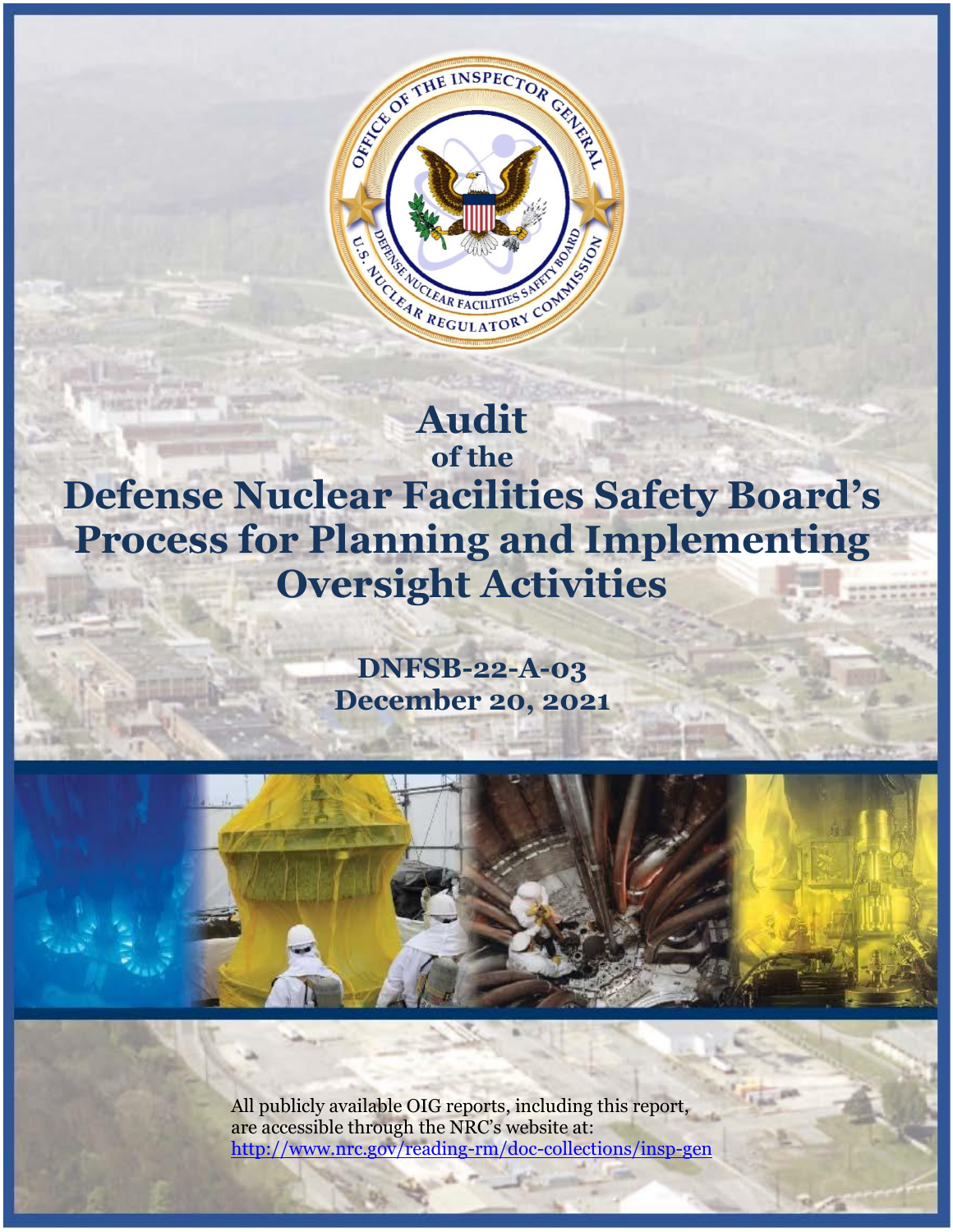

## **MEMORANDUM**

| DATE:           | December 20, 2021                                                                                                                              |
|-----------------|------------------------------------------------------------------------------------------------------------------------------------------------|
| TO:             | Joel C. Spangenberg<br><b>Executive Director of Operations</b>                                                                                 |
| <b>FROM:</b>    | Eric Rivera / RA/<br>Acting Assistant Inspector General for Audits                                                                             |
| <b>SUBJECT:</b> | AUDIT OF THE DEFENSE NUCLEAR FACILITIES SAFETY BOARD'S<br>PROCESS FOR PLANNING AND IMPLEMENTING OVERSIGHT<br><b>ACTIVITIES (DNFSB-22-A-03)</b> |

Attached is the Office of the Inspector General's (OIG) audit report titled *Audit of the Defense Nuclear Facilities Safety Board's (DNFSB's) Process for Planning and Implementing Oversight Activities*.

The report presents the results of the subject audit. Following the December 2, 2021 exit conference, DNFSB staff indicated that they generally agreed with the report results and recommendations, and opted to provide formal comments for inclusion in this report. The agency provided comments to the report on December 13, 2021, which appear in Appendix C. The OIG's response to the DNFSB's comments appear in Appendix D.

Please provide information on actions taken or planned on each of the recommendation(s) within 30 days of the date of this memorandum.

We appreciate the cooperation extended to us by members of your staff during the audit. If you have any questions or comments about our report, please contact me at (301) 415-5915, or Mike Blair, Team Leader, at (301) 415-8399.

Attachment: As stated

cc: R. Howard, DNFSB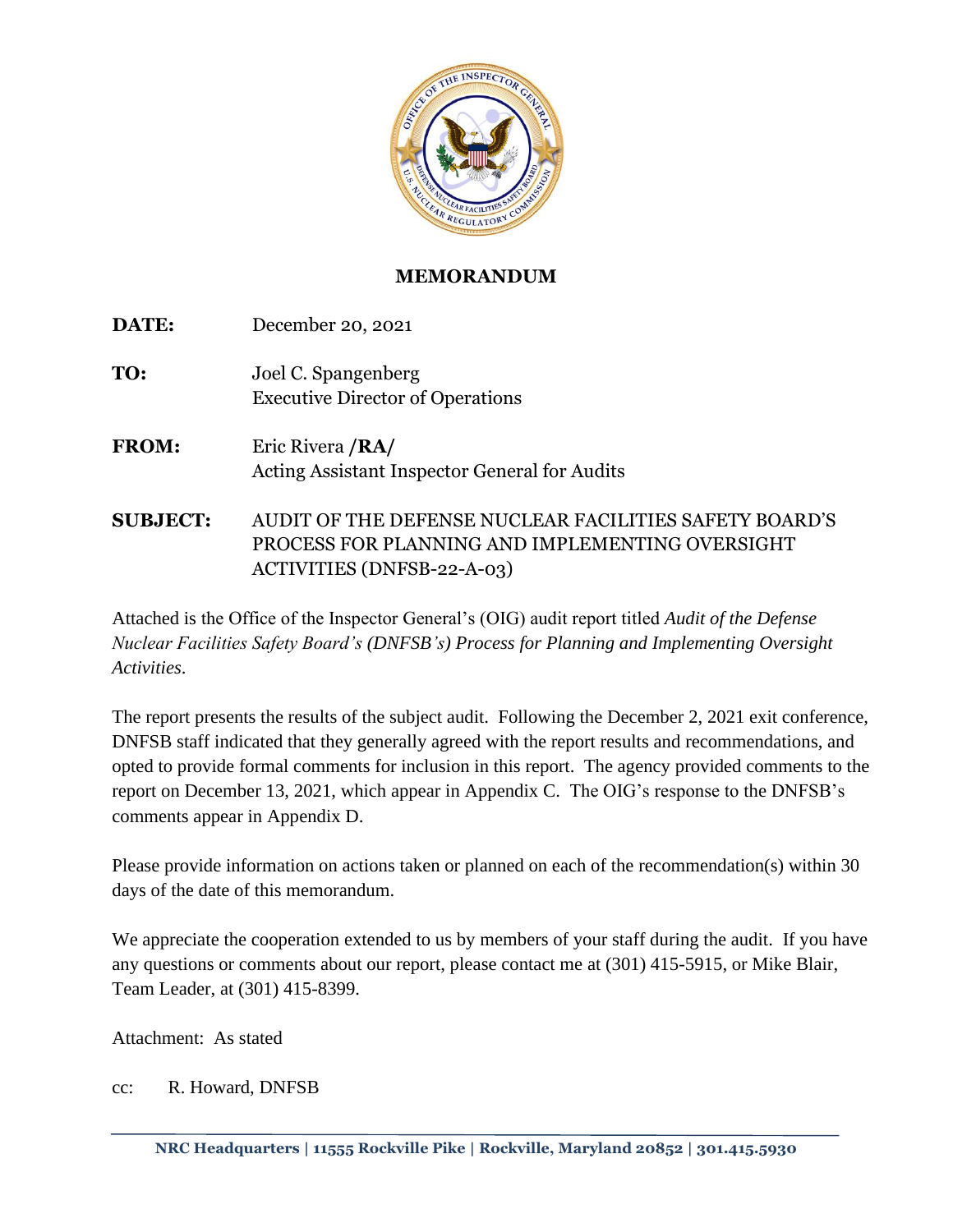# **Results in Brief**



CO REGISTRATION CONTRACTORY CONTRACTORY

ES CONTRE INSPECTOR CENTRE

The Defense Nuclear Facilities Safety Board (DNFSB) was established to oversee the Department of Energy's defense nuclear facilities, and to provide the Secretary of Energy with advice and recommendations to ensure adequate protection of public health and safety at these facilities. The DNFSB is led by presidentially appointed Board members. Oversight is carried out by staff in the Office of the Technical Director (OTD).

The OTD staff annually follow a work planning process to create a work plan that details activities to be carried out in the next fiscal year. The work plan is carefully developed based on the Board's strategic direction and staff input. The specific activities that will be completed are also determined based on the availability and expertise of current staff.

The audit objective was to determine whether the DNFSB's planning, and implementation of oversight activities are effective in helping the DNFSB accomplish its mission.

# *Audit of the DNFSB's Process for Planning and Implementing Oversight Activities*

DNFSB-22-A-03 December 20, 2021

# **What We Found**

The DNFSB's planning and implementation of oversight activities are effective in helping the DNFSB accomplish its mission. However, opportunities exist for improvement with regard to the Board providing more clear and specific strategic direction during the early phases of work planning, as well as addressing subject matter expert areas that lack depth.

Staff need more clear and specific strategic direction from the Board. Management should internally communicate the necessary quality information to achieve the entity's objectives; nevertheless, work planning direction from the Board is generic and could be timelier. As a result, reviews may not be aligned with the Board's priorities, and cause interruptions during work plan execution.

Additionally, the OTD lacks depth in certain subject matter areas. The DNFSB should ensure redundancy in key functions; however, OTD management has not routinely evaluated what subject matter experts it will need for future reviews. As a result, reviews have an increased risk of being delayed.

## **What We Recommend**

This report makes three recommendations to improve the effectiveness of the DNFSB's planning and implementation of oversight activities.

DNFSB management stated its general agreement with the results and recommendations in this report, and opted to provide formal comments for inclusion in this report. Appendix C contains a copy of the agency's formal comments. Appendix D contains the OIG's response to those comments.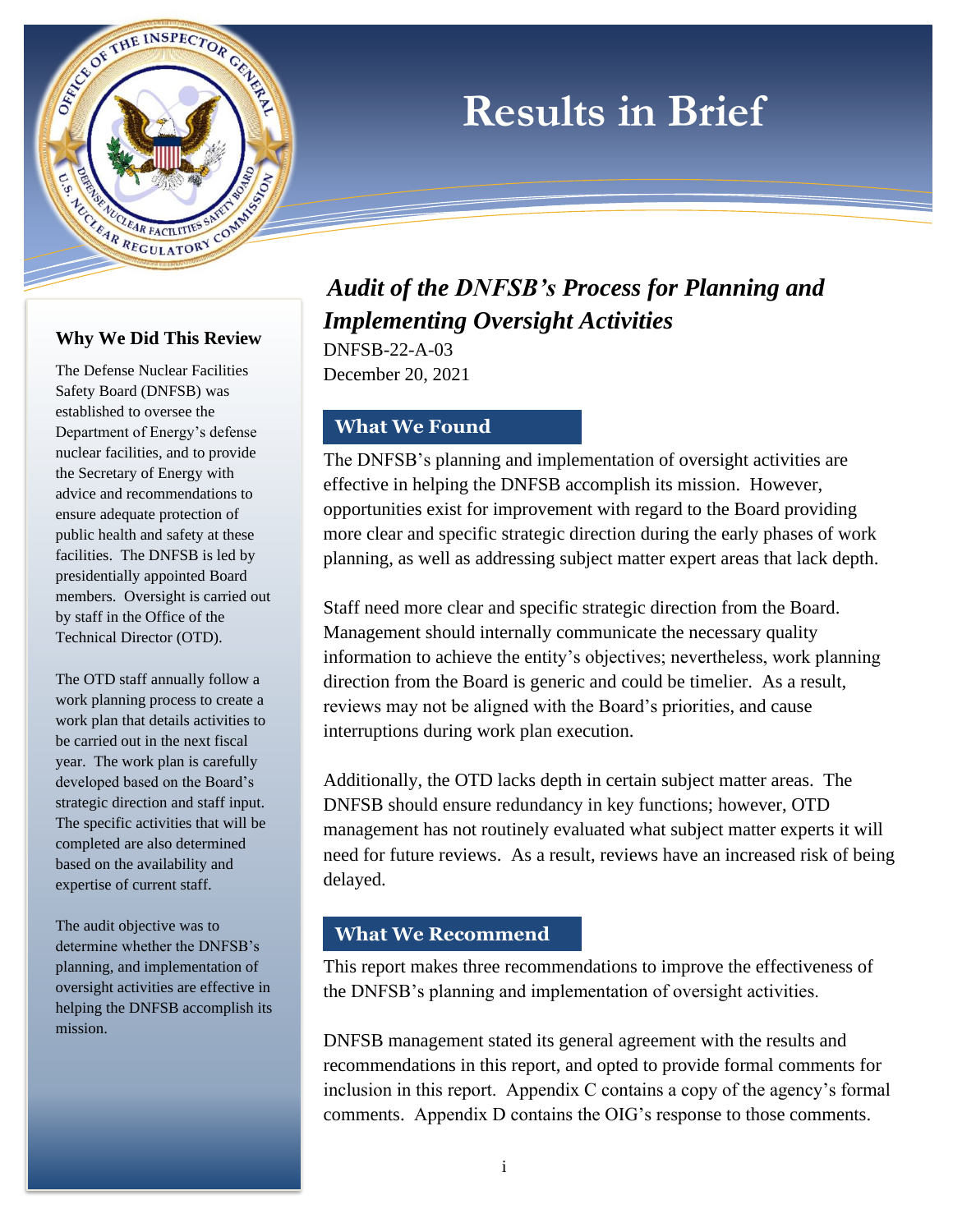# **TABLE OF CONTENTS**

| II. The OTD Lacks Depth in Certain Subject Matter Expert Areas  11 |  |
|--------------------------------------------------------------------|--|
| IV. CONSOLIDATED LIST OF RECOMMENDATIONS  16                       |  |
|                                                                    |  |

## **APPENDICES**

| D. OIG ANALYSIS OF THE DNFSB'S FORMAL COMMENTS 22 |  |
|---------------------------------------------------|--|
|                                                   |  |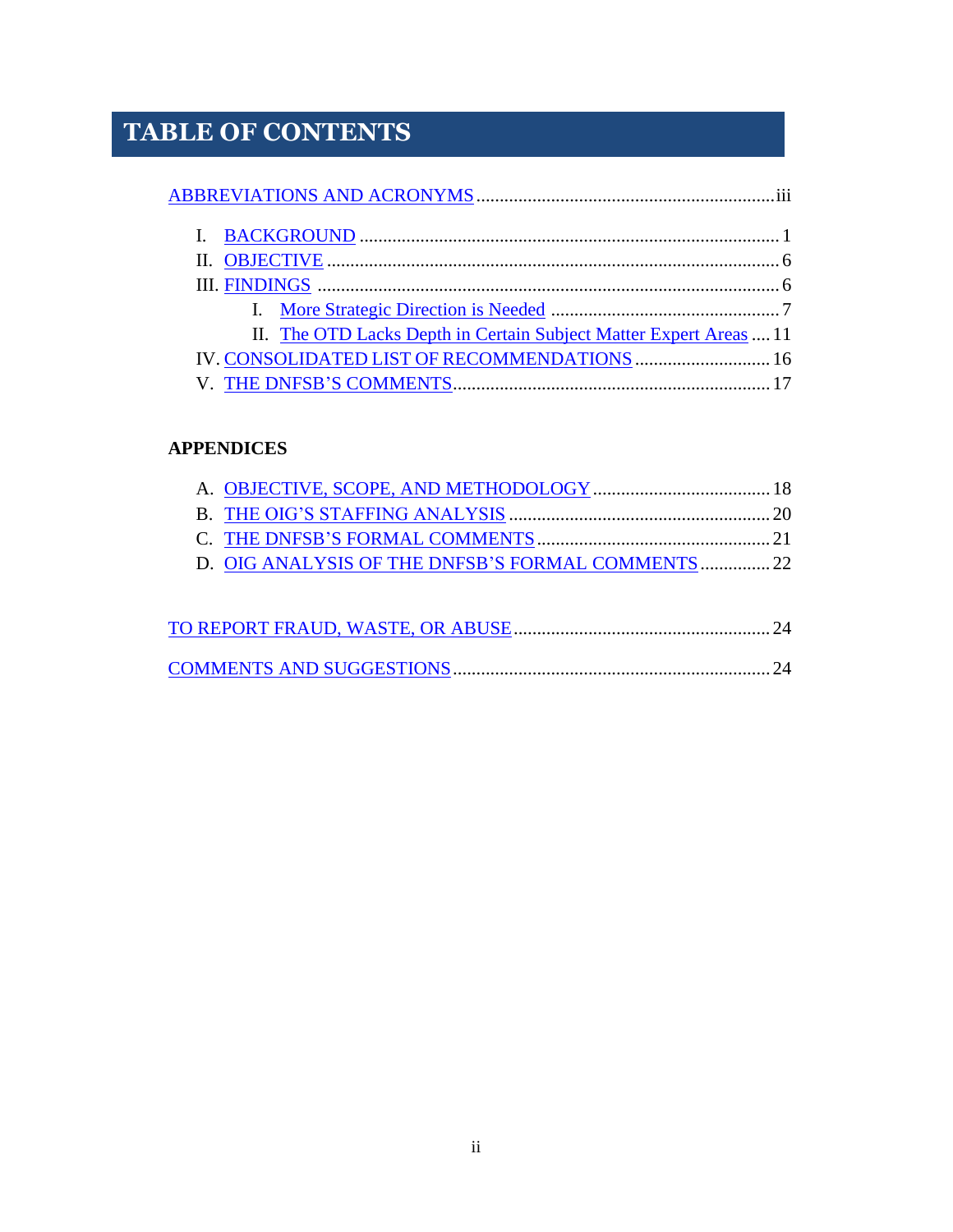# <span id="page-4-0"></span>**ABBREVIATIONS AND ACRONYMS**

| <b>DNFSB</b> | Defense Nuclear Facilities Safety Board          |
|--------------|--------------------------------------------------|
| <b>DOE</b>   | Department of Energy                             |
| FY           | Fiscal Year                                      |
| <b>GAGAS</b> | Generally Accepted Government Auditing Standards |
| <b>OIG</b>   | Office of the Inspector General                  |
| TD           | Office of the Technical Director                 |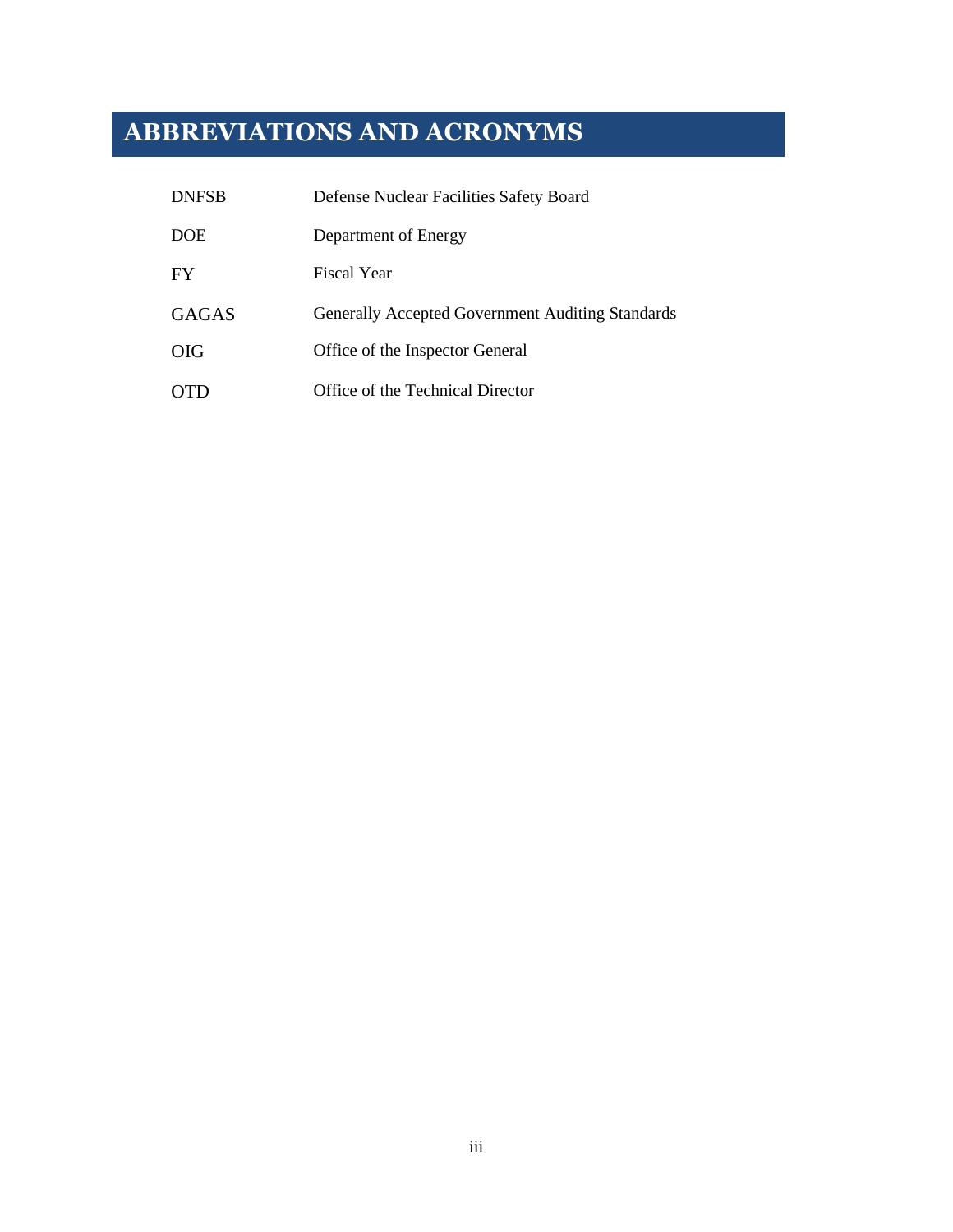# <span id="page-5-0"></span>**I. BACKGROUND**

Established in 1988, the Defense Nuclear Facilities Safety Board (DNFSB) is an independent organization within the executive branch of the U.S. Government. Congress created the DNFSB to identify the nature and consequences of potential threats to public health and safety at the Department of Energy's (DOE) defense nuclear facilities. The DNFSB was established to assure the public that the DOE's defense nuclear facilities are being safely designed, constructed, operated, and decommissioned.

The DNFSB is responsible for overseeing 10 active DOE defense nuclear sites in the United States. See Figure 1 for the total number of DOE defense nuclear sites, including the 10 sites under the DNFSB's purview.



**Figure 1. DOE Defense Nuclear Sites**

Source: DNFSB Website.

The agency is led by five<sup>1</sup> presidentially appointed Board members, including a Chair. The agency is organized into four staff offices:

- Office of the Executive Director of Operations;
- Office of the General Manager;
- Office of the General Counsel; and,
- Office of the Technical Director (OTD).

<sup>&</sup>lt;sup>1</sup> There are currently three Board members.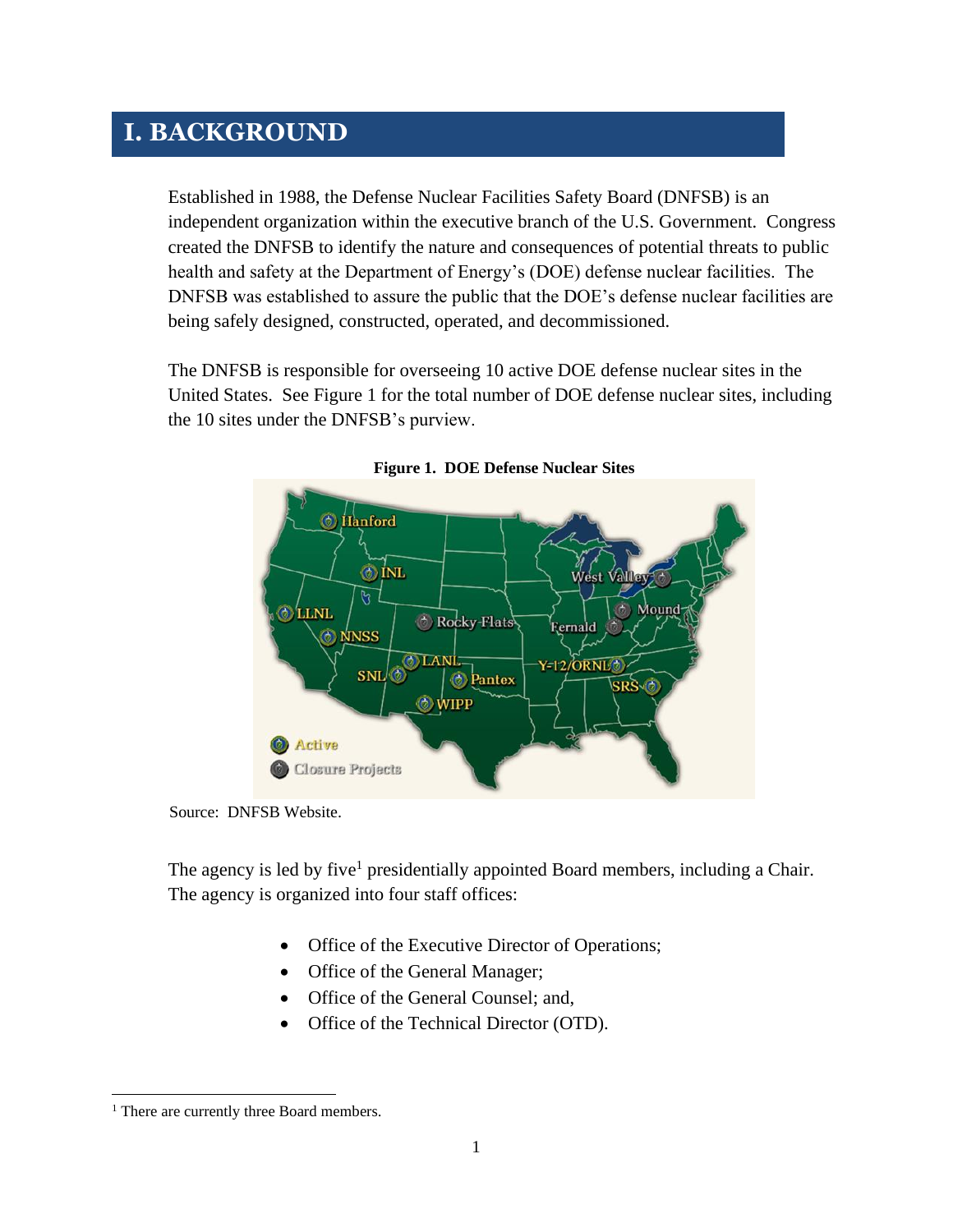The majority of DNSFB staff reside within the OTD. The OTD is composed of technical staff with education and experience in fields essential to the design, construction, operation, and eventual decommissioning of defense nuclear facilities.

# **OTD Oversight Planning**

Oversight plans document the technical staff's strategy for accomplishing DNFSB oversight of the DOE's defense nuclear facilities. Oversight plans also identify the specific tasks to carry out the strategy. The DNFSB refers to the technical staff responsible for creating oversight plans simply as oversight plan owners. The Board's Strategic Plan and associated performance goals feed into this oversight plan process. See Figure 2 for the DNFSB's Strategic Goals based on the Board's Strategic Plan.

| <b>Strategic Goal 1:</b><br>Provide proactive and independent<br>safety oversight of the defense<br>nuclear complex. | <b>Strategic Goal 2:</b><br><b>Enhance transparency of ongoing</b><br>Agency initiatives and the state of<br>safety within the defense nuclear<br>complex. |
|----------------------------------------------------------------------------------------------------------------------|------------------------------------------------------------------------------------------------------------------------------------------------------------|
| <b>Strategic Goal 3:</b>                                                                                             | <b>Strategic Goal 4:</b>                                                                                                                                   |
| Develop and maintain an                                                                                              | Maximize the DNFSB's performance                                                                                                                           |
| outstanding workforce to achieve                                                                                     | by pursuing excellence in our                                                                                                                              |
| the Agency's mission.                                                                                                | Agency culture and operations.                                                                                                                             |

**Figure 2. DNFSB Strategic Goals**

Source: OIG generated based on the DNFSB 2018-2022 Revised Strategic Plan.

The oversight plans provide the technical staff's input into the annual work planning process and form the foundation for the OTD annual work plan. $<sup>2</sup>$  Each year, the Board</sup> approves the work plan for the technical staff. The current year's work is made up of unaccomplished or partially accomplished activities carried forward from the previous year's work plan, and new activities that are added to fulfill the Board's mission.

<sup>2</sup> Oversight plans collectively form the OTD's annual work plan.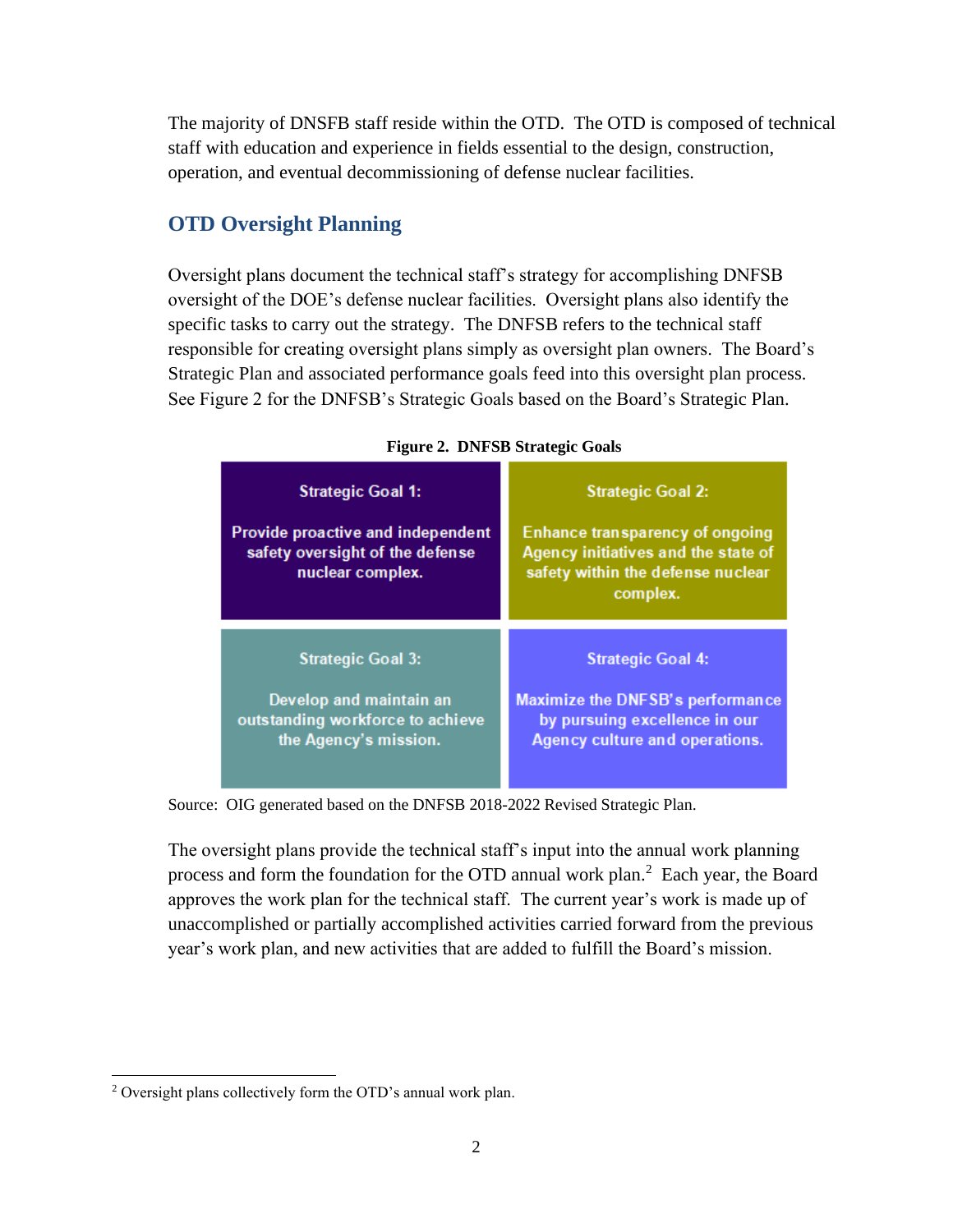The OTD divides its annual work plan among four technical groups within the OTD: Nuclear Weapons Programs; Nuclear Materials Processing and Stabilization; Nuclear Programs and Analysis; and, Nuclear Facilities Infrastructure and Projects.<sup>3</sup>

## **OTD Work Planning Process**

The work planning process begins when the technical director<sup>4</sup> issues the planning memo to the technical staff. The purpose of the planning memo is to guide the technical staff on the OTD work plan for the upcoming fiscal year. In addition, the memo includes information on the approach to work planning, guidance, the work planning schedule, the oversight plans, and oversight plan owners. Technical staff volunteer to be members of the work planning team as it is a collateral duty for the staff on the team.

The work planning team then conducts training on the work planning process for both the general technical staff and the oversight plan owners. Next, the work planning team conducts a Board briefing which informs the Board of the timeline for the work planning effort and provides a high-level overview of the items that may appear in the work plan. Throughout this process, oversight plan owners complete their oversight plans, which are due shortly after the Board briefing.

After the oversight plan owners create the oversight plans, they solicit potential review<sup>5</sup> ideas from the technical staff and identify reviews to include in their respective oversight plans. Oversight plan owners follow the DNFSB's prioritization guidance<sup>6</sup> to prioritize the reviews and determine which reviews to include in their oversight plans. OTD management performs an initial assessment of the proposed reviews and their associated prioritization ratings. Subsequently, technical staff sign up for the review plans they are interested in leading or joining as a team member.

<sup>&</sup>lt;sup>3</sup> The fifth group within the OTD is the Field Operations group, composed of the resident inspectors. Resident inspectors provide routine observations of on-site activities and are, therefore, not assigned significant work in the OTD work plan.

<sup>4</sup> The technical director is the head of the OTD.

<sup>&</sup>lt;sup>5</sup> The technical staff perform reviews of DOE standards, design data, operational data, facility design, and facility construction; and inform the Board of its findings. Reviews concentrate on defined objectives and are executed to support the Board's development of recommendations, advice, and analysis to the Secretary of Energy.

<sup>6</sup> I-514.1, "Technical Staff Internal Work Prioritization and Reporting Decision Criteria," identifies criteria that the technical staff shall use when identifying, prioritizing, and scheduling oversight work. Staff use the prioritization methodology in this guidance to score the risk of proposed review activities. The priority risk ranking is the matrixed result of the review type, safeguard score, and review tier; and is scaled from 1-6, with the highest priority items being rated a "1." Work that is Board-directed is termed non-discretionary; therefore, it is already considered high-priority and is not risk-prioritized.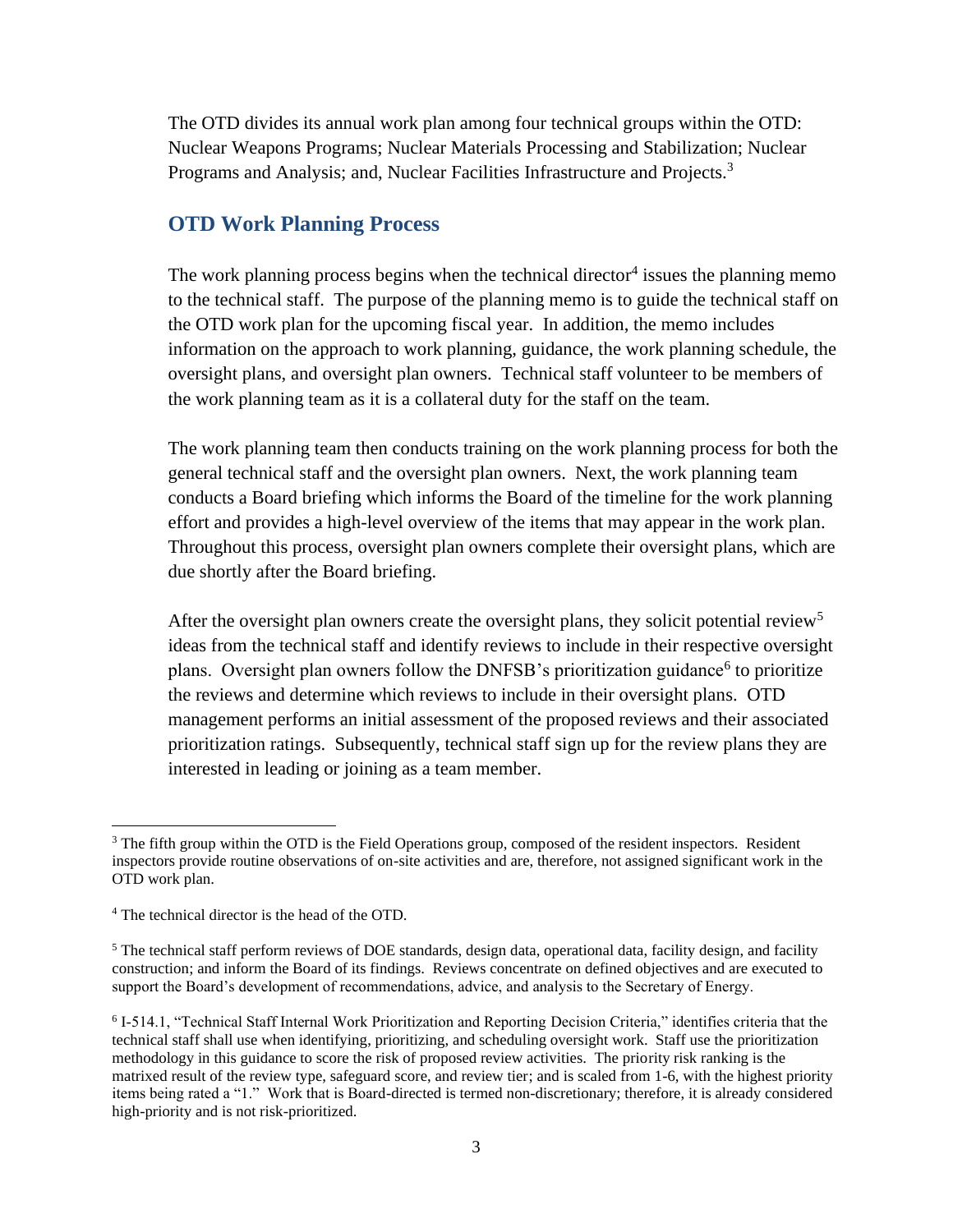OTD management reviews the staff sign-ups, balances resources to ensure each review has an appropriate number of team members with the proper skill set, and approves the oversight and review plans. The work plan document, composed of oversight plans and their respective review plans, is then delivered to the Board. Following work plan delivery to the Board, the work planning team briefs the Board on the work plan. During this briefing and throughout the work planning process, the Board can provide their input.

At the conclusion of the process, the Board approves the OTD technical staff's work plan as part of the overall DNFSB work plan, which includes sections for the other offices and an agencywide, crosscutting section, for the coming fiscal year. The process takes approximately 3 months from start to finish, though the specific timeframe and schedule can vary. See Figure 3 for the OTD work planning process.



**Figure 3. OTD Work Planning Process<sup>7</sup>**

#### Source: OIG generated

## **OTD Oversight During Covid-19**

On March 13, 2020, the DNFSB Chair activated the continuity of operations plan in response to Covid-19. Subsequently, the Chair provided additional direction in the DNFSB Pandemic Response and Recovery Plan, which included information on staffing and a phased approach to returning to the office, among other things.

<sup>7</sup> The OTD's work planning process currently does not contain a mechanism for stakeholder input. OIG Investigations will be conducting an independent review of the mechanism by which technical allegations are ushered to the OTD and incorporated into OTD work planning.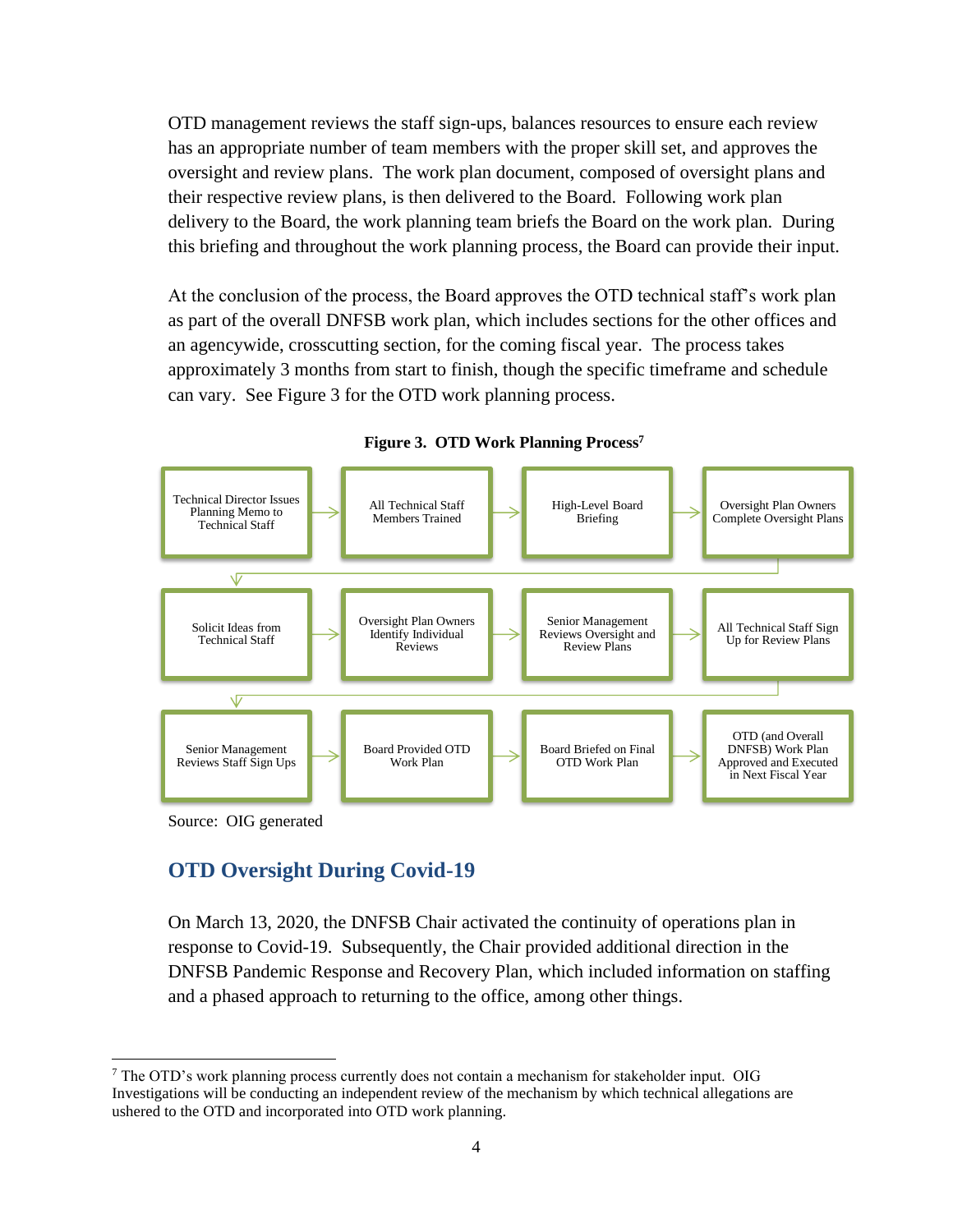At the height of the pandemic, OTD management directed the technical staff to reprioritize oversight activities in the Fiscal Year (FY) 2020 work plan and complete those activities that did not require travel. As a result, a large portion of the OTD staff's work was document reviews, lines of inquiry based on those reviews, and subsequent discussions with the DOE. The DOE also assisted OTD staff in maintaining virtual access to the sites.

For FY 2021, the work planning team directed the technical staff to develop oversight and review plans that they could complete in a telework environment and without requiring travel until the second half of the fiscal year. To prepare for travel in the latter half of FY 2021, staff completed the beginning phases of reviews. The FY 2021 work plan also distinguished which work could be conducted onsite or remotely. Of the reviews included in the FY 2021 work plan, staff could complete 67 percent of the reviews remotely.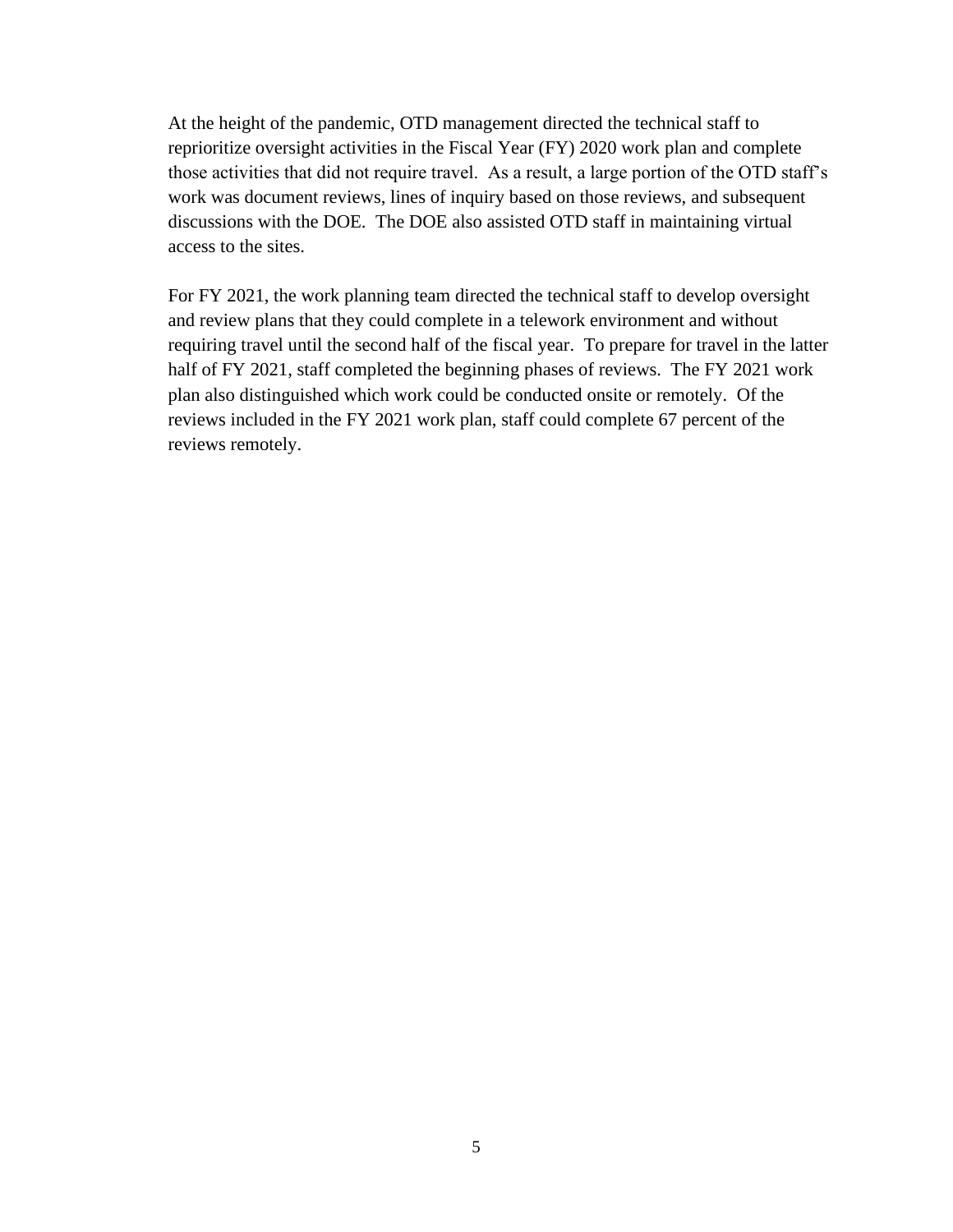# <span id="page-10-0"></span>**II. OBJECTIVE**

The audit objective is to determine whether the DNFSB's planning, and implementation of oversight activities are effective in helping the DNFSB accomplish its mission. The report appendix contains information on the audit scope and methodology.

# <span id="page-10-1"></span>**III. FINDINGS**

The DNFSB's planning and implementation of oversight activities are effective in helping the DNFSB accomplish its mission. However, opportunities exist for improvement with regard to the Board providing more clear and specific strategic direction during the early phases of work planning, as well as addressing subject matter expert areas that lack depth.

This report highlights staffing and Board level issues already identified in previous OIG engagements. For example, dating back to 2015, the following reports illustrate either agency or staffing issues, or lack of direction from the Board:

- the *Culture and Climate Survey Executive Overview of Key Findings*  (DNFSB-15-A-06);
- the *Audit of the DNFSB's Process for Developing, Implementing, and Updating Policy Guidance* (DNFSB-16-A-05);
- the *Audit of the DNFSB's Oversight of Nuclear Facility Design and Construction Projects* (DNFSB-16-A-06);
- the *Audit of the DNFSB's Resident Inspector Program* (DNFSB-17-A-05);
- the *Audit of the DNFSB's Issue and Commitment Tracking System (IACTS) and Its Related Processes* (DNFSB-19-A-02);
- the *Audit of the DNFSB's Human Resources Program* (DNFSB-20-A-04); and,
- the *Office of the Inspector General 2021 DNFSB's Safety Culture and Climate Survey* (DNFSB-21-A-05).

# <span id="page-10-2"></span>**A. More Strategic Direction is Needed**

Staff need more clear and specific strategic direction from the Board. Management should internally communicate the necessary quality information to achieve the entity's objectives. Nevertheless, work planning direction from the Board is generic and could be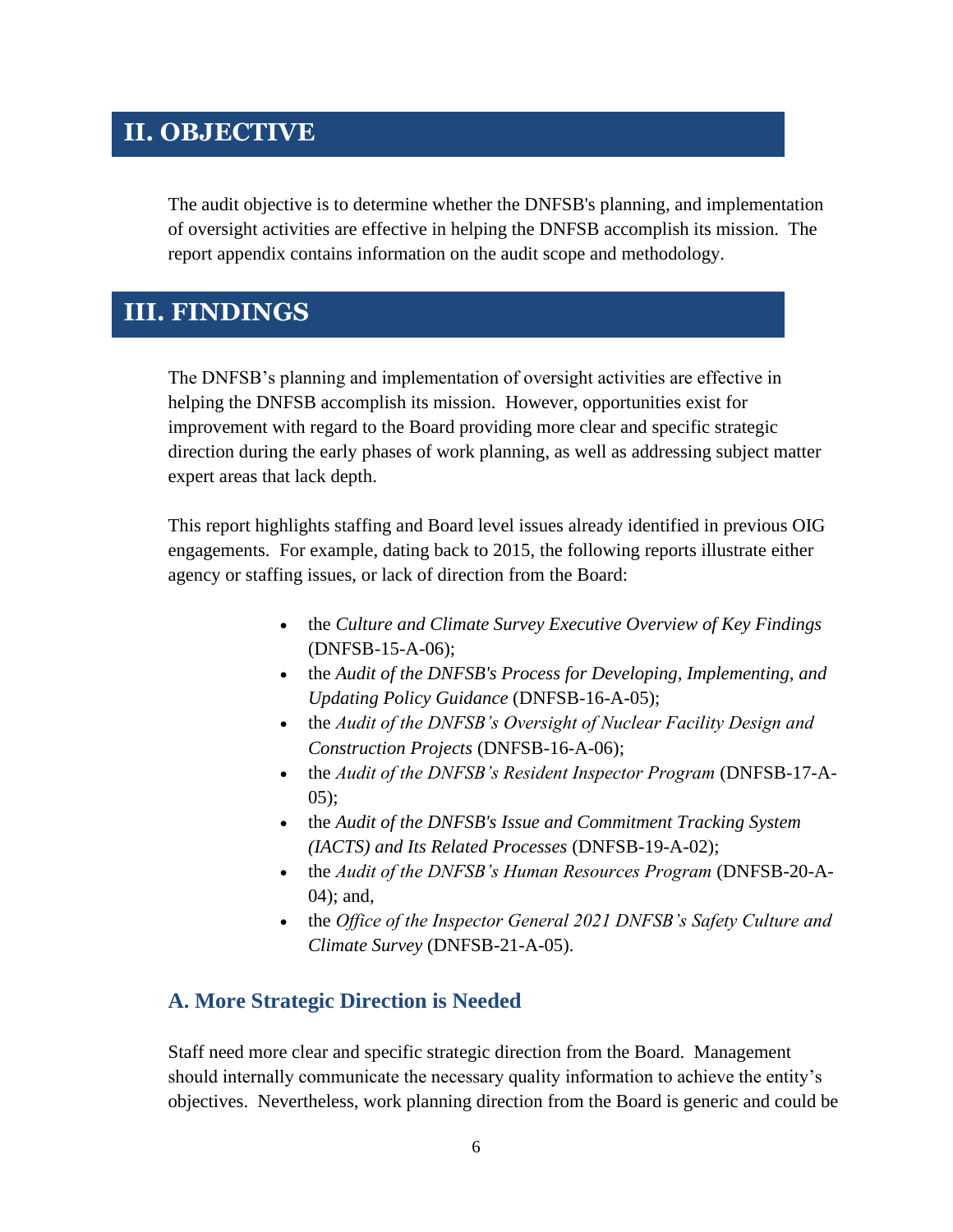timelier. As a result, reviews may not be aligned with the Board's priorities, and cause interruptions during work plan execution.

## **What Is Required**

## **Management Should Internally Communicate the Necessary Quality Information to Achieve the Entity's Objectives**

According to the U.S. Government Accountability Office's *Standards for Internal Control in the Federal Government*, 8 effective information and communication are vital for an entity to achieve its objectives. Therefore, management should internally communicate the necessary quality information to achieve the entity's objectives.

In addition, per the Board's Procedures, the Board's work plan should include tasks to meet strategic goals and objectives.

## **What We Found**

#### **Staff Need More Clear and Specific Strategic Direction from the Board**

The OTD staff need more clear and specific strategic direction from the Board. In addition, the staff would benefit from more Board involvement and guidance during the early stages of the work planning process.

## *Staff Need More Clear and Specific Strategic Direction and Priorities*

Staff indicated that the Board needs to provide clearer directions and better articulate its priorities. An overwhelming number of staff members informed the OIG of the need to have more clear and specific strategic direction from the Board, particularly in the early stages of the work planning process. Staff also articulated that the Board needs to make its priorities clearer. This would help staff understand the Board's strategic goals and objectives for that fiscal year. Staff would benefit from the Board coming to a consensus on the strategic technical priorities and clearly signaling that to the staff. Similarly, a Board member opined, "The Board and the staff must have a unified position on priorities of planned work for the year."

Increased communication and guidance in the front-end of the process would be beneficial to the oversight plan owners and benefit the entirety of the oversight plans, as

<sup>8</sup> U.S. Government Accountability Office, *Standards for Internal Control in the Federal Government,* GAO-14- 704G, September 2014.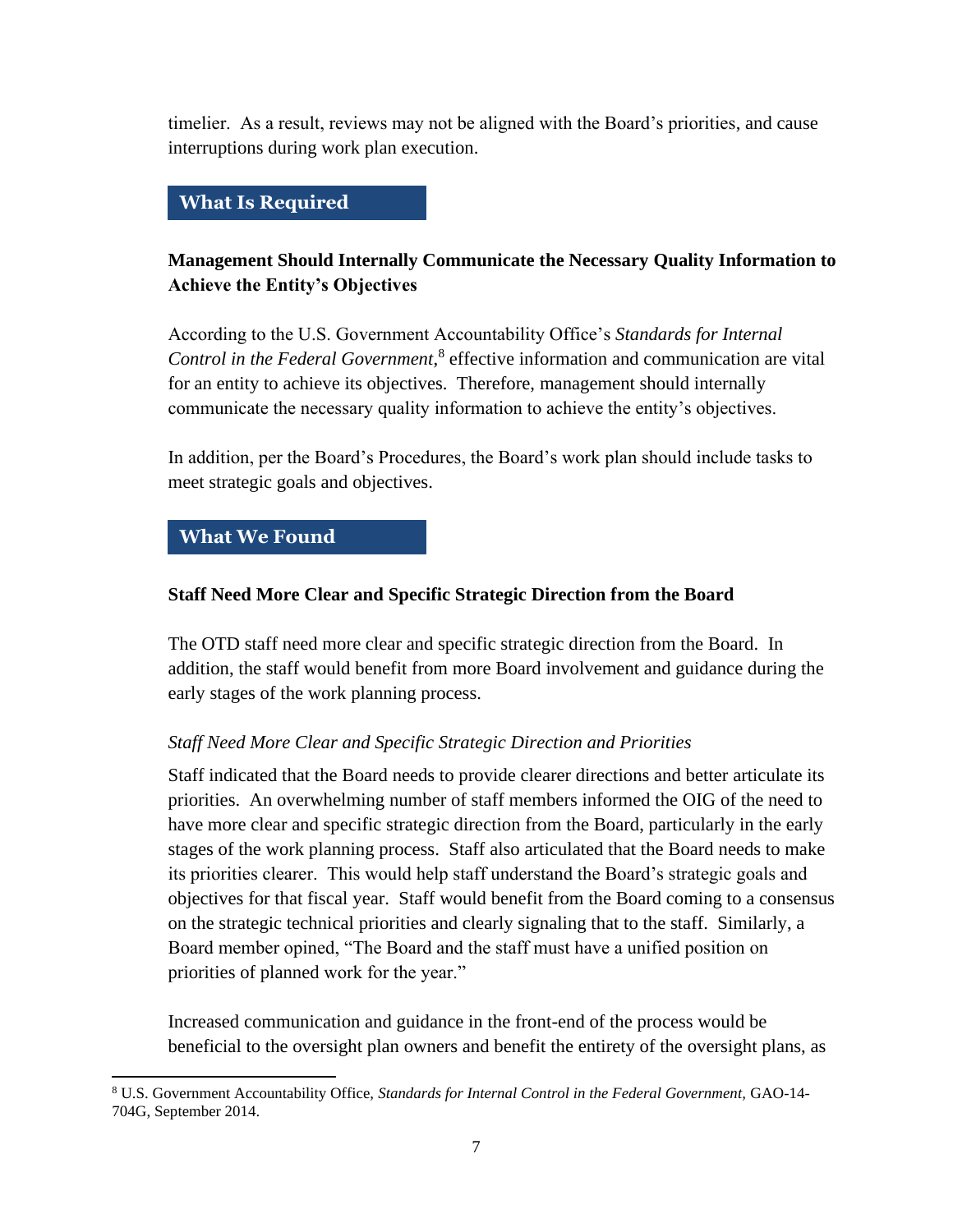staff would consider Board member priorities during the work planning process. A staff member said, "The Board has an amazing perspective and views, very good historical knowledge, and they have a very strong technical background." Staff said they would benefit from having Board members who championed certain topics or review areas.

DNFSB staff emphasized that although they want more clear and specific strategic direction from the Board, they cautioned against increasing the level of Board engagement to the point of the Board micromanaging the work plan.

#### *Attempts to Involve the Board*

The Board needs to better communicate their areas of interest. The OIG found that a recurring problem is that the Board does not make staff aware of which reviews in the work plan are the highest priority to them. For example, if the Board has an interest in a particular review, and the OTD has not completed that review by the end of the year, staff indicated that the Board likely would not be pleased.

The OTD has attempted to have more Board involvement in the work planning process by seeking input regarding the areas they thought were important from a strategic perspective. Despite the OTD's attempt to increase Board involvement, the Board opted not to provide input. According to staff perspective, this pattern has continued in recent years. Staff have indicated that the Board has not been completely engaged in the work planning process, nor have they provided comments on the final work plan. In addition, staff further indicated that the Board members provide minimal explicit direction to the OTD staff regarding which activities are of particular interest to them.

Further, during the FY 2022 work planning cycle, the work planning team provided the Board with draft oversight plans before the first Board briefing, instead of following the standard work planning process, and providing them with the final OTD work plan before the second Board briefing. Staff opined this was a positive process change, as it allowed the Board to review the information in advance of the briefing and increased the potential for feedback. Although the staff attempted to involve the Board members earlier in the process, according to a staff member, the Board did not provide any feedback related to strategic direction during this briefing.

#### *2021 DNFSB Safety Culture and Climate Survey*

The 2021 DNFSB Safety Culture and Climate Survey reinforces staff sentiment, as it identified communication as a top theme. The survey found that staff are looking for more clear and direct messaging from the Board on their mission and objectives. The survey further concluded that the DNFSB should review how the Board hands down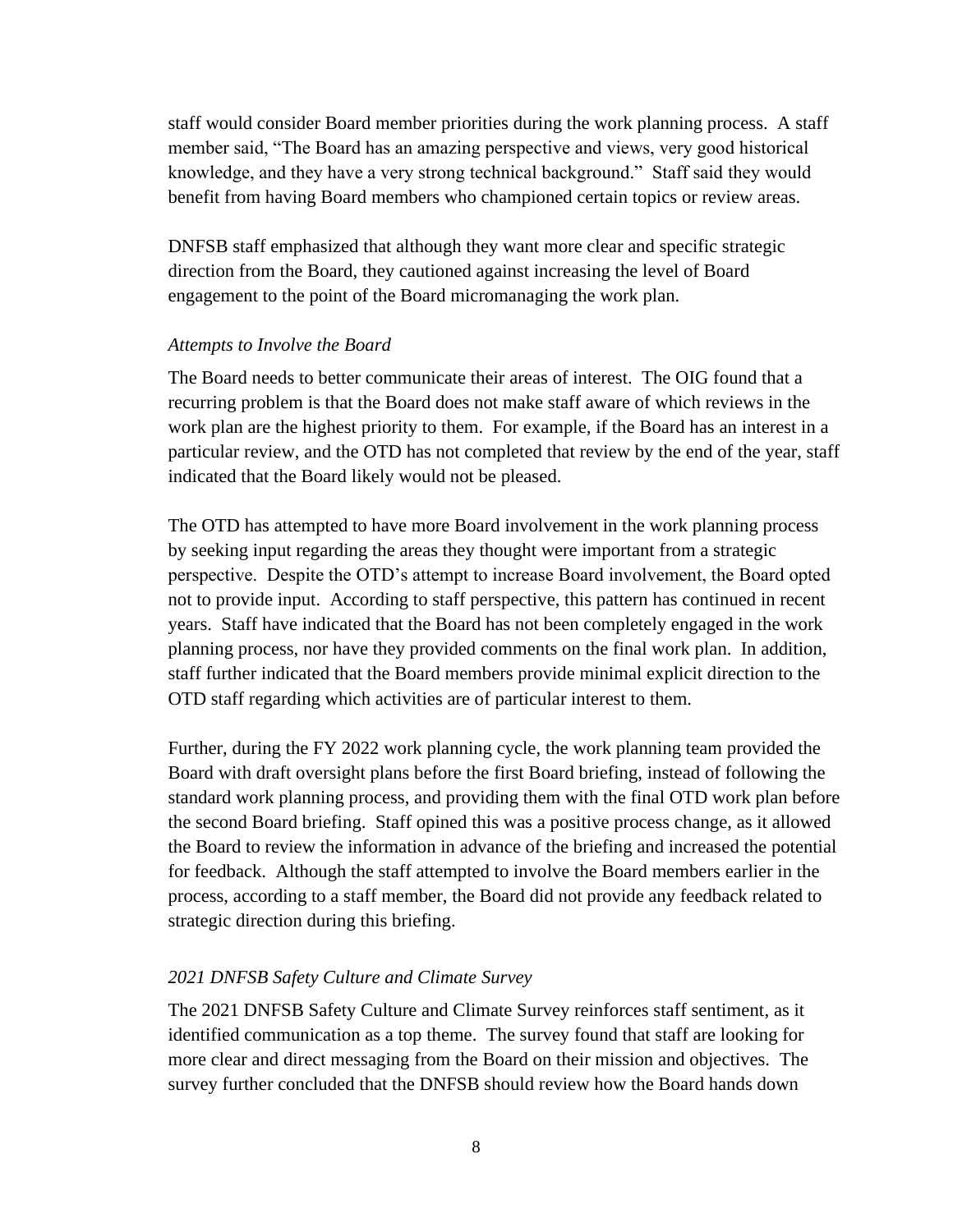strategic decisions within the agency, and ensure agency goals and objectives are welldefined.

### **Why This Occurred**

#### **Work Planning Direction from the Board Is Generic and Could Be Timelier**

The Board primarily communicates its strategic direction to the OTD staff through its Strategic Plan, a high-level document covering a 5-year period. In addition, although the Board can provide input at any point during the work planning process, their primary involvement in the process is participating in briefings conducted by the work planning team, and reviewing and approving the work plan at the end of the process.

#### *Strategic Plan*

The Board sets forth its strategic direction in its 5-year Strategic Plan, which serves as the "underpinning of [the DNFSB's] work planning." The Strategic Plan is the primary source of strategic direction and communication from the Board to the technical staff for work planning. The Board does not provide an overarching strategic vision other than what is in the Strategic Plan.

Because the Strategic Plan is high-level and covers a 5-year period, it does not provide clear or specific guidance regarding what topics or areas the Board is interested in having the OTD annually review. The document outlines four strategic goals and several strategic objectives under each goal. However, staff told the OIG, "the Board has been in flux with strategic goals and performance measures over the last couple of years," and, "the Strategic Plan hasn't been functional since it was created." Therefore, based on the Strategic Plan alone, it can be difficult for staff to identify reviews they should propose in the annual work plan.

#### *Planning Memo*

OTD management provides more detailed strategic direction in the planning memo; however, some staff told the OIG that they do not use or read the planning memo. A staff member said management could improve the planning memo by receiving clearer guidance and more strategic direction regarding the types of reviews the staff should propose, and the areas at which they should look. Soliciting Board input regarding strategic direction and incorporating that information into the planning memo could make the memo more beneficial to the OTD staff, and provide strategic direction from the Board at the beginning of the work planning process.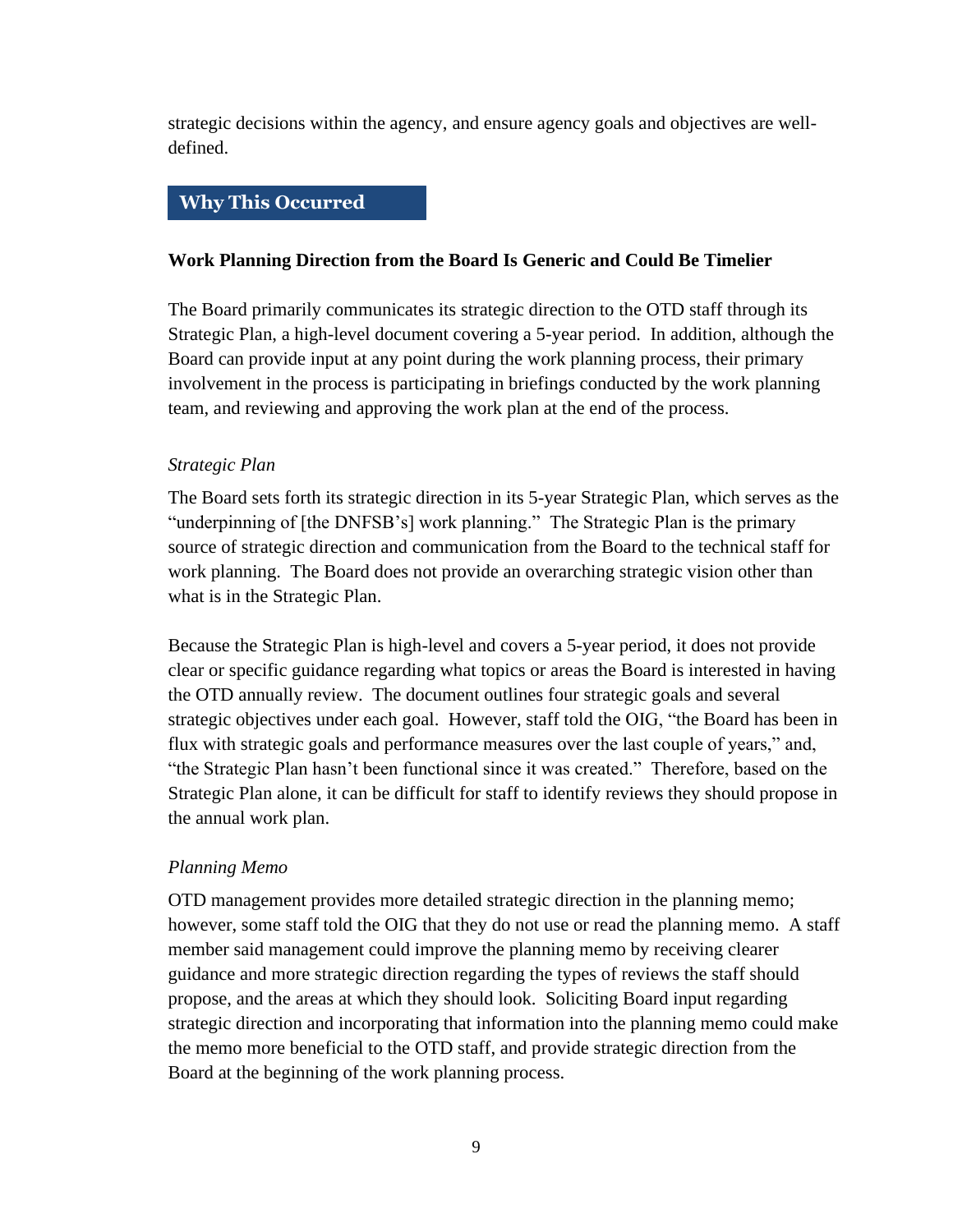## **Reviews May Not Be Aligned with the Board's Priorities and Cause Interruptions During Work Plan Execution**

Although staff believe they are accomplishing the enabling statute mandate and mission of the DNFSB, OTD staff may not always propose or complete review activities that are aligned with the Board's priorities.

Staff recalled instances at the end of the work planning process where the Board asked why particular reviews were not on the work plan, and identified several additional reviews to add to the work plan. These instances illustrate three issues: first, staff work was not fully aligned with the Board's priorities; second, if these additional reviews are extensive in nature, there may have to be re-shuffling to take other reviews off the work plan, and management may have to redo the resource loading effort; and, third, because work planning is a collateral duty, if the Board identifies changes at the end of the work planning process, staff must pause their technical work to make the necessary changes to the work plan.

Staff reviews are frequently interrupted due to a change in Board member priorities. For example, the Board may come up with reviews in the middle of the fiscal year, which interrupts staff execution of reviews. This situation occurred in FY 2021 when, in the middle of the fiscal year, the Board requested about a dozen "deep dive" reviews.<sup>9</sup> While the "deep dive" reviews were helpful to both the Board members and new DNFSB staff, that effort displaced several other technical reviews and caused technical work to stop while staff accomplished this task. In addition, in cases where the Board decides to add projects outside of the work plan during the fiscal year, OTD management must adjust for the added work, such as re-allocating resources and taking staff off reviews that were in the work plan, to complete work requested by the Board that was not in the original work plan.

Earlier Board involvement in the work planning process should improve its efficiency. Earlier Board involvement would also better equip staff to ensure the annual work plan reviews they are proposing and executing throughout the fiscal year are aligned with the Board's priorities.

<sup>9</sup> The "deep dive" reviews were detailed reviews of each DOE defense nuclear site under DNFSB jurisdiction. OTD staff conducted these reviews and subsequently made presentations to the Board, which covered an array of information relating to each site.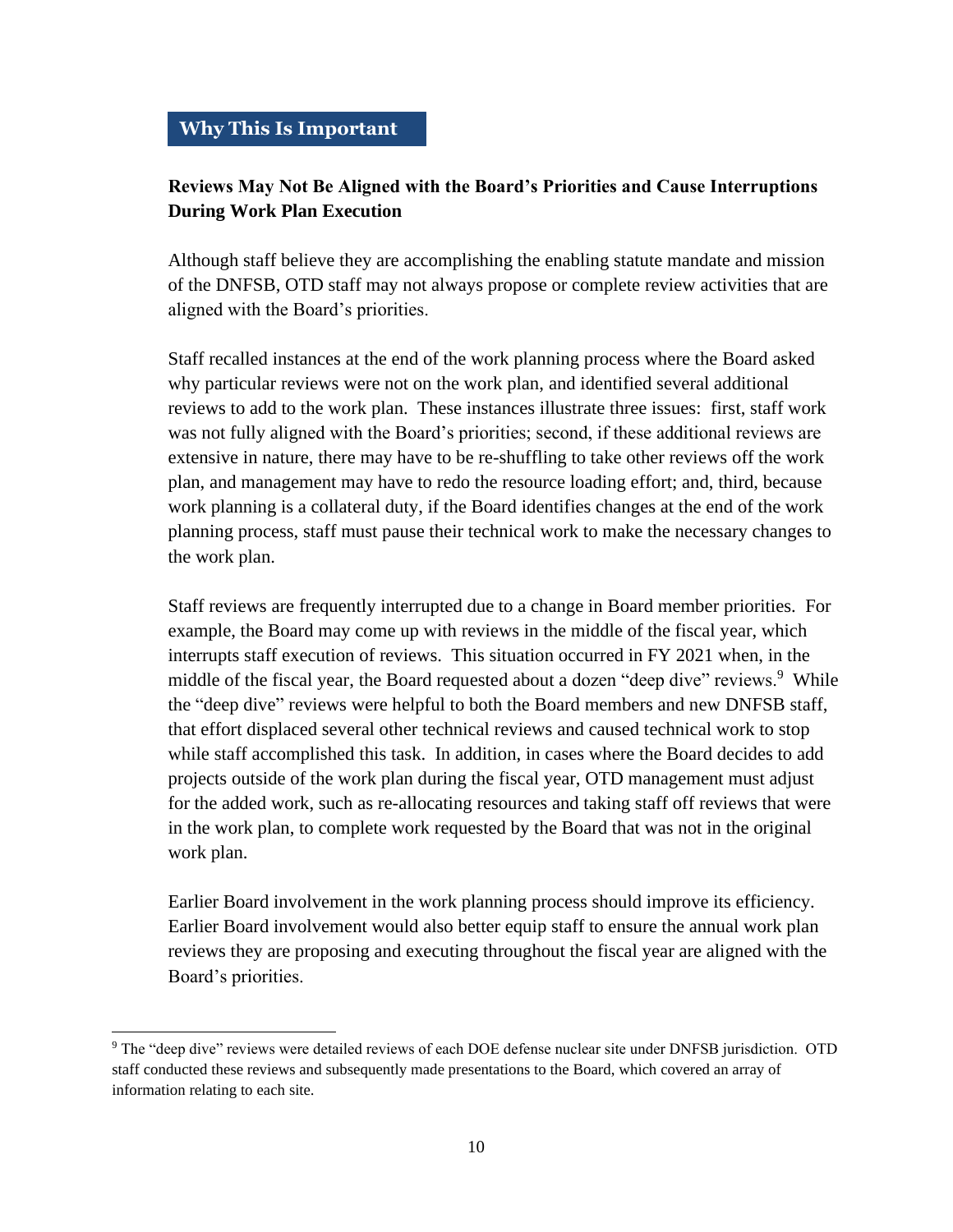#### **Recommendation**

The OIG recommends that the DNFSB:

1. As an agency overall, and the respective Board members themselves, continue to identify, implement, and directly participate in, process improvements that will provide clearer direction and priorities from the Board during the early phases of the work planning process, such as incorporating strategic direction from the Board into the planning memo.

# <span id="page-15-0"></span>**B. The OTD Lacks Depth in Certain Subject Matter Expert Areas**

The OTD lacks depth in certain subject matter expert areas. The DNFSB should ensure redundancy in key functions; however, OTD management has not routinely evaluated what subject matter experts it will need for future reviews. As a result, reviews have an increased risk of being delayed.

## **What Is Required**

## **The DNFSB Should Ensure Redundancy in Key Functions**

In its 2018-2022 Revised Strategic Plan, the DNFSB identified a strategic goal to develop and maintain an outstanding workforce to achieve the agency's mission. To meet that strategic goal, a key performance goal is to ensure redundancy in key functions to reduce mission vulnerabilities due to projected staff attrition. Meeting this goal will be measured by the DNFSB identifying those key functions that require redundancy, along with the requirements and cross-training needs.

Further, the U.S. Government Accountability Office's *Standards for Internal Control in the Federal Government* states that management should help maintain effective internal control in the federal government by demonstrating a commitment to recruit, develop, and retain competent individuals. As such, personnel need to possess and maintain a level of competence to accomplish their assigned responsibilities.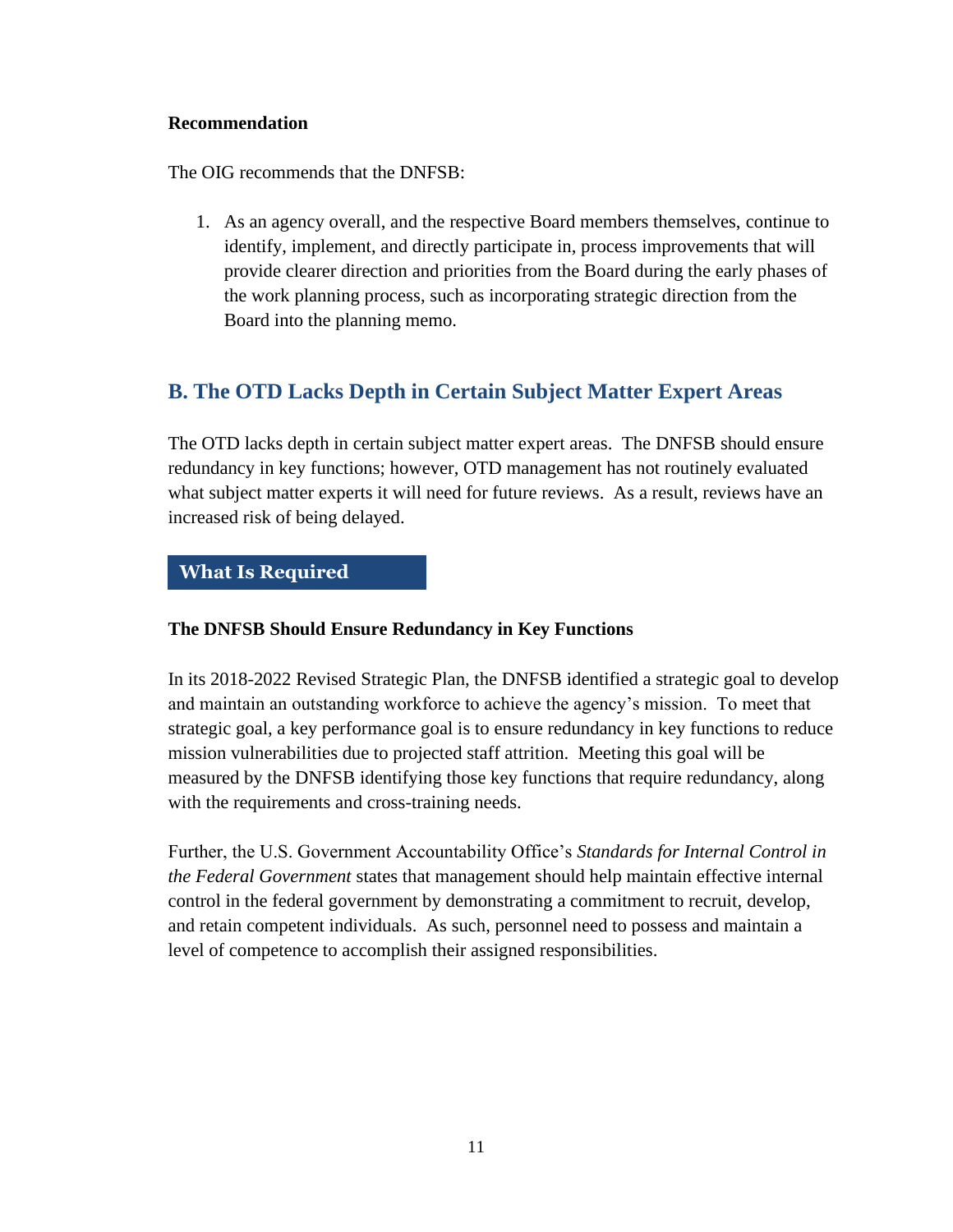## **What We Found**

#### **The OTD Lacks Depth in Certain Subject Matter Expert Areas**

#### *No Depth in Certain Skill Sets*

The DNFSB applies a wide range of expertise in science and engineering in carrying out its mission of safety oversight. The seven areas of expertise most important to the DNFSB's work include: chemical engineering, civil engineering, earthquake engineering, electrical engineering, fire protection engineering, mechanical engineering, and nuclear engineering, including nuclear criticality safety. However, some skill sets are not fully represented at the agency. The staff indicated the OTD is experiencing a staff shortage in:

- criticality safety;
- fire protection;
- nuclear safety;
- radiological control; and,
- health physics radiation safety.

OTD staff mentioned criticality safety and fire protection most often. The OIG completed an analysis of subject matter expertise areas for the technical staff in the OTD. The OIG found that criticality safety is the primary expertise for only one staff member. Further, criticality safety is a secondary expertise for three other staff members. Fire protection is the primary expertise for two staff members, and there are no staff members with fire protection as a secondary area of expertise.<sup>10</sup>

To compensate for the lack of depth in specific subject matter areas, experienced staff who are knowledgeable about these subject areas do a cursory review. Following the staff member's review, they only forward the areas identified as potentially problematic to the actual subject matter expert for their review. In addition, the OTD cross-trains staff in subject matters outside of their immediate area(s) of expertise, which also helps the OTD mitigate the effects of the lack of depth in particular subject matter areas. Further, the DNFSB has the authority to hire outside experts, and previously had a steady cadre of external experts in several subject matter areas. However, the DNFSB has not re-established contracts with external subject matter experts. Doing so could alleviate the effects of lacking depth in certain subject matter areas.

 $10$  In FY 2022, the DNFSB will establish a human capital strategy plan that identifies any gaps in expertise.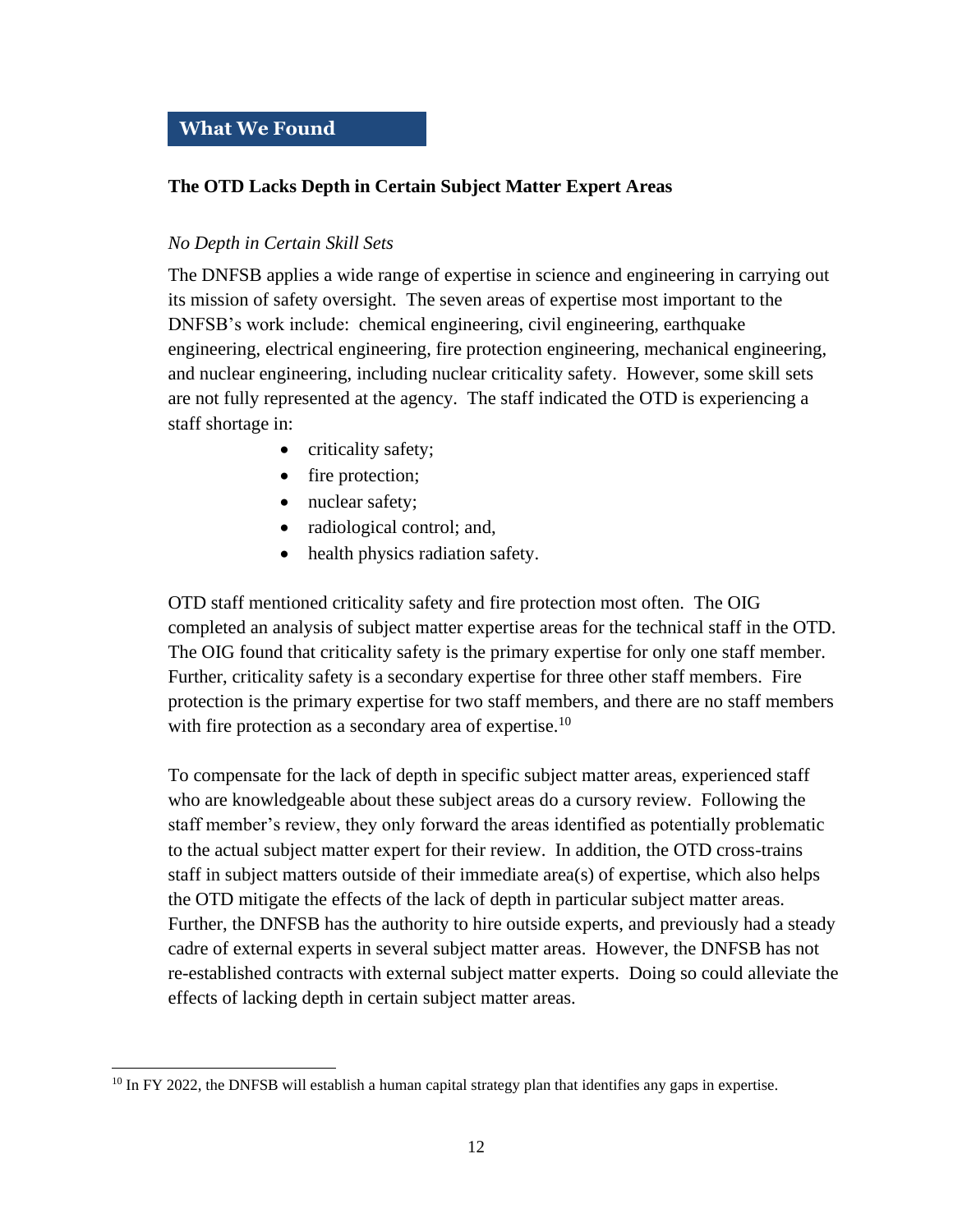#### *The OIG's Audit of the DNFSB's Human Resources Program*

Hiring employees with expertise in subject matter areas which lack depth would help resolve the issue; however, the DNFSB has had difficulties with its hiring processes due to issues previously identified by the OIG, as well as competition in hiring for the more in-demand specialties. The OIG's 2020 *Audit of the DNFSB's Human Resources Program* found that the agency's Human Resources program is currently not designed and implemented to support the execution of its mission effectively. As a result, the agency remains understaffed.<sup>11</sup> See Appendix B for DNFSB staffing data.

The DNFSB continues to face some of the hiring challenges identified in the OIG's 2020 report. According to a senior staff member, "the DNFSB is losing candidates because they [Human Resources] can't turn offers around fast enough." Another senior staff member believes the reasoning for candidates failing to complete the hiring process are "low interest in working for the agency, non-competitive pay, other competing opportunities, or failing to meet the security requirements for on-boarding." According to a Human Resources representative, "the DNFSB's deficiencies are related to its lack of personnel in some areas." The DNFSB has hired contract support for the Division of Human Resources to assist in the hiring process.

#### **Why This Occurred**

## **OTD Management Has Not Routinely Evaluated What Subject Matter Experts It Will Need for Future Reviews**

#### *Inconsistent Review of Staff Skill Sets*

Currently, the OTD maintains awareness of subject matter areas that may become understaffed in the future, through a comparison of primary and secondary expertise areas for the OTD staff with a list of employees eligible for retirement. However, the OTD only completed this awareness effort recently. The last time the OTD reviewed its subject matter expert list was at least 2 years ago. By grouping the list of primary and secondary subject matter expertise areas into the seven areas of expertise most important to the DNFSB's work, the OTD could better identify and maintain awareness of current and future staff shortages. Awareness of staff expertise helps the OTD keep track of subject matter areas that need to be backfilled or strengthened by training.

<sup>11</sup> At the time of this report's issuance, all six recommendations from the *Audit of the DNFSB's Human Resources Program* remain open.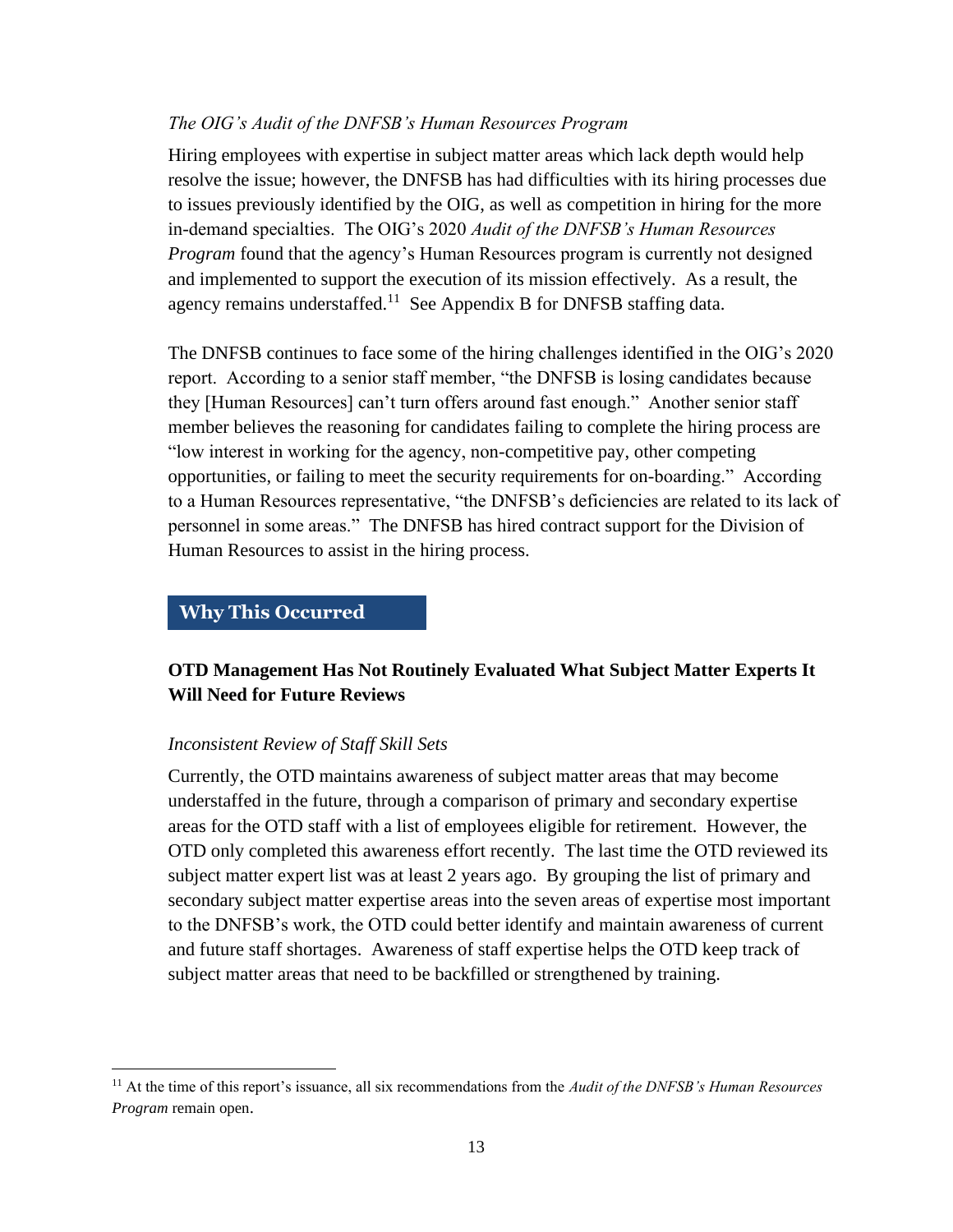#### *Awareness of Staff Skill Sets Can Be Improved*

Board members believe awareness of understaffed skill sets could be improved. A Board member said the DNFSB does maintain awareness of the subject matter areas that need more personnel, but there is room for improvement. Another Board member said the DNFSB needs to focus on whether there are any areas of expertise in which they are lacking. Further, Board members acknowledged that the DNFSB's staffing plan had not been developed to properly maintain awareness of the subject matter expert areas.<sup>12</sup> Through a staffing plan, the DNFSB wants to ensure it has the core expertise areas needed, including multipliers of specific skill sets, and opportunities where staff can be trained to fill in those skill sets.

#### **Why This Is Important**

#### **Reviews Have an Increased Risk of Being Delayed**

#### *Review Timeliness is Impacted*

The DNFSB needs to have enough quality subject matter experts to complete reviews in a timely manner, and conduct oversight in mission-critical areas. If a particular expertise is needed for a portion of a review that is already in progress, and the pertinent staff member is conducting another review, the OTD may delay the review until that individual becomes available. Those delays can have a cascading negative effect on other reviews in progress. This situation is even more likely when the portion of the review in question is related to a subject matter in which the DNFSB lacks depth, such as fire protection and criticality safety. Moreover, when experts in subject matters that lack depth are conducting reviews, they must often concurrently field questions from several technical staff, further delaying their review.

#### *Experts Can Become Overwhelmed*

Staff were complimentary of the OTD management's practice of taking staff workloads into account and planning the reviews accordingly. However, some staff can be overburdened, especially understaffed subject matter experts who are full-time review team members. For example, prior to the DNFSB's recent hiring of a fire protection engineer, for several years, there was only one fire protection engineer in the agency. If that engineer was needed, review teams would have to wait until he was available, to avoid overloading his schedule. Strengthening the staff expertise in subject matter areas that lack depth could mitigate the effects of overburdening staff and prevent delays of future reviews.

<sup>&</sup>lt;sup>12</sup> Following the completion of the fieldwork phase of this audit, on November 10, 2021, the DNFSB approved a staffing plan which includes a list of expertise areas on which the Board wants the OTD to focus on.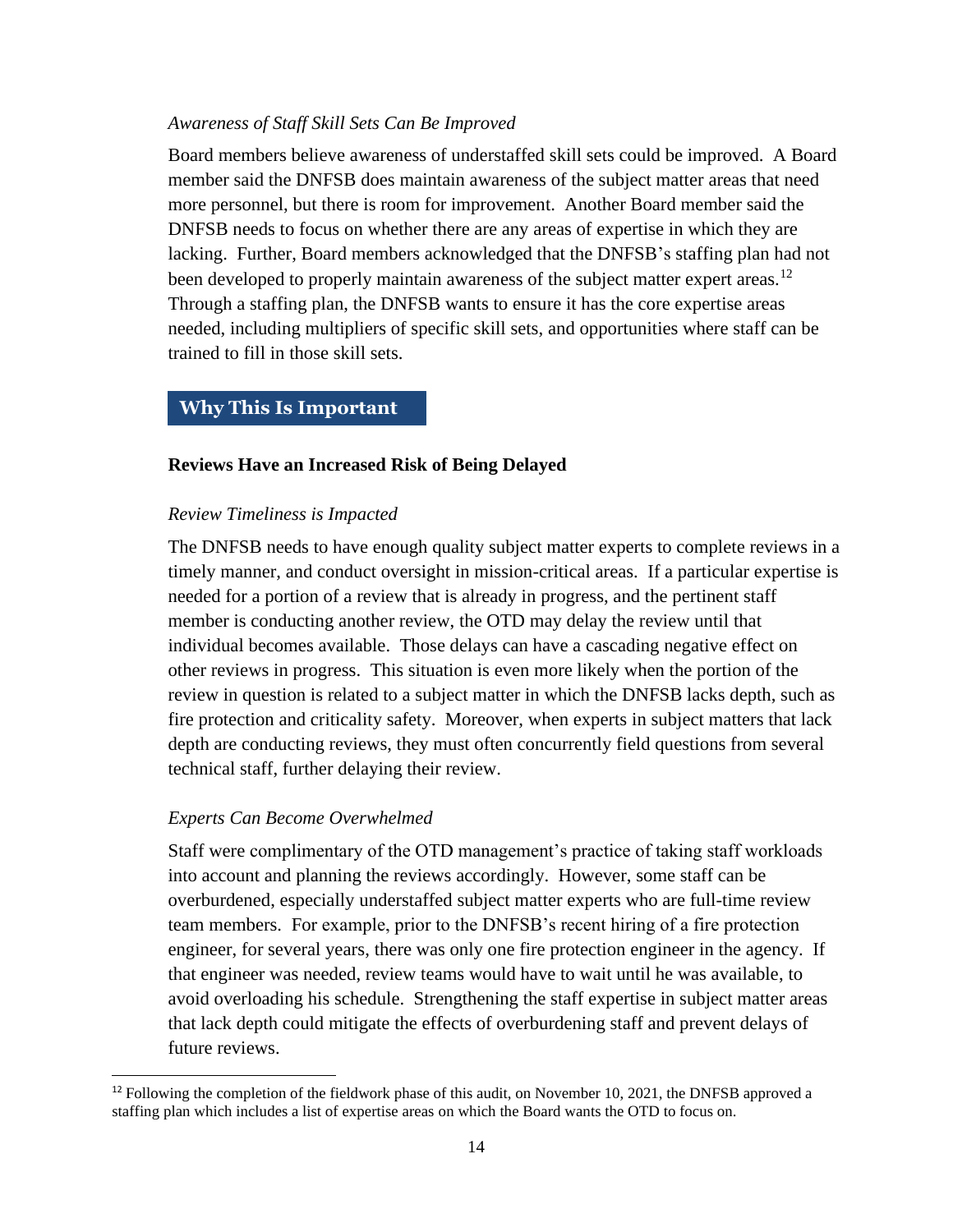#### **Recommendations**

The OIG recommends that the DNFSB:

- 2. Develop and implement a strategy for maintaining routine awareness of future subject matter areas that may become understaffed; and,
- 3. Strengthen expertise in subject matter expert areas that lack depth through knowledge management and training.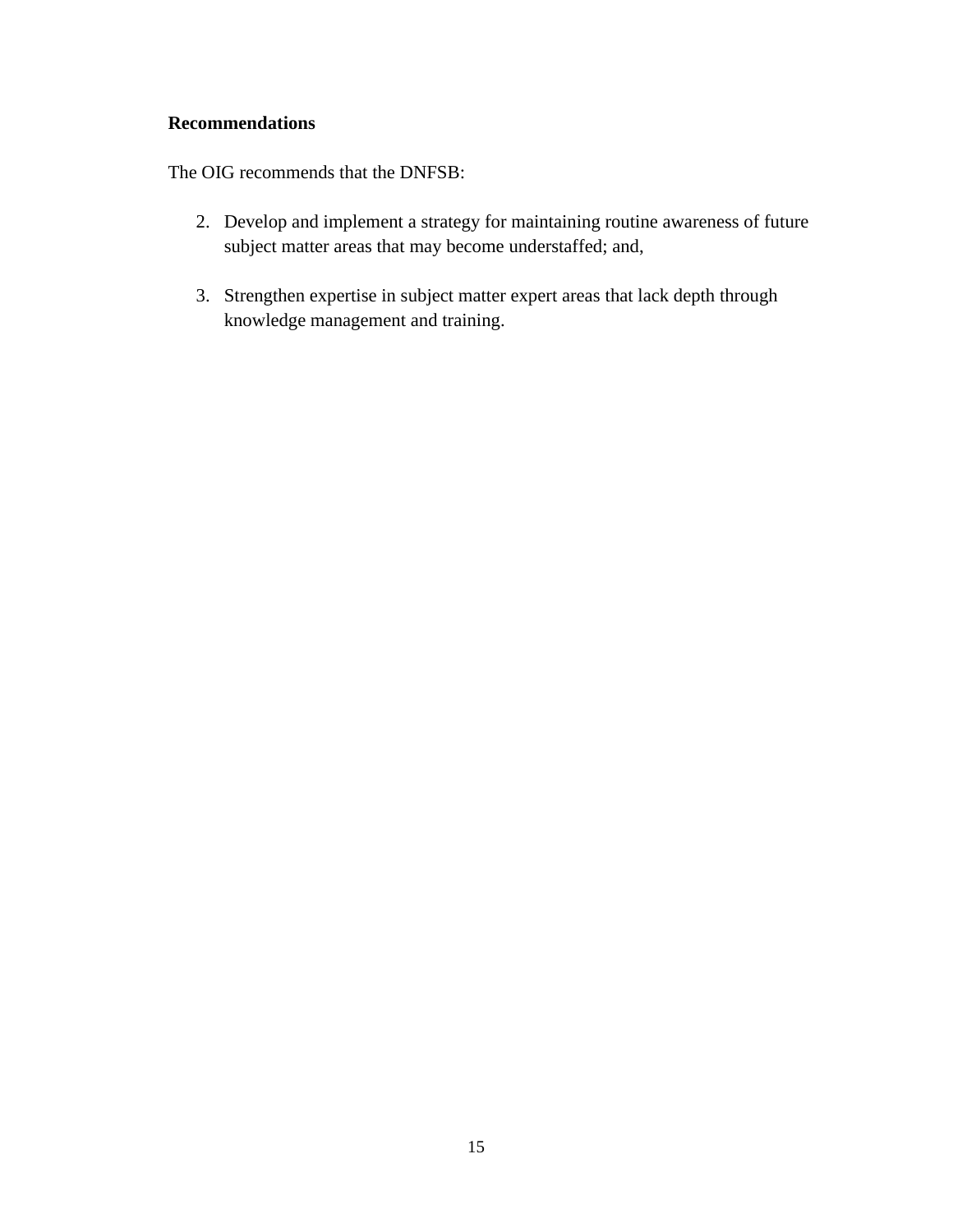<span id="page-20-0"></span>The OIG recommends that the DNFSB:

- 1. As an agency overall, and the respective Board members themselves, continue to identify, implement, and directly participate in, process improvements that will provide clearer direction and priorities from the Board during the early phases of the work planning process, such as incorporating strategic direction from the Board into the planning memo;
- 2. Develop and implement a strategy for maintaining routine awareness of future subject matter areas that may become understaffed; and,
- 3. Strengthen expertise in subject matter expert areas that lack depth through knowledge management and training.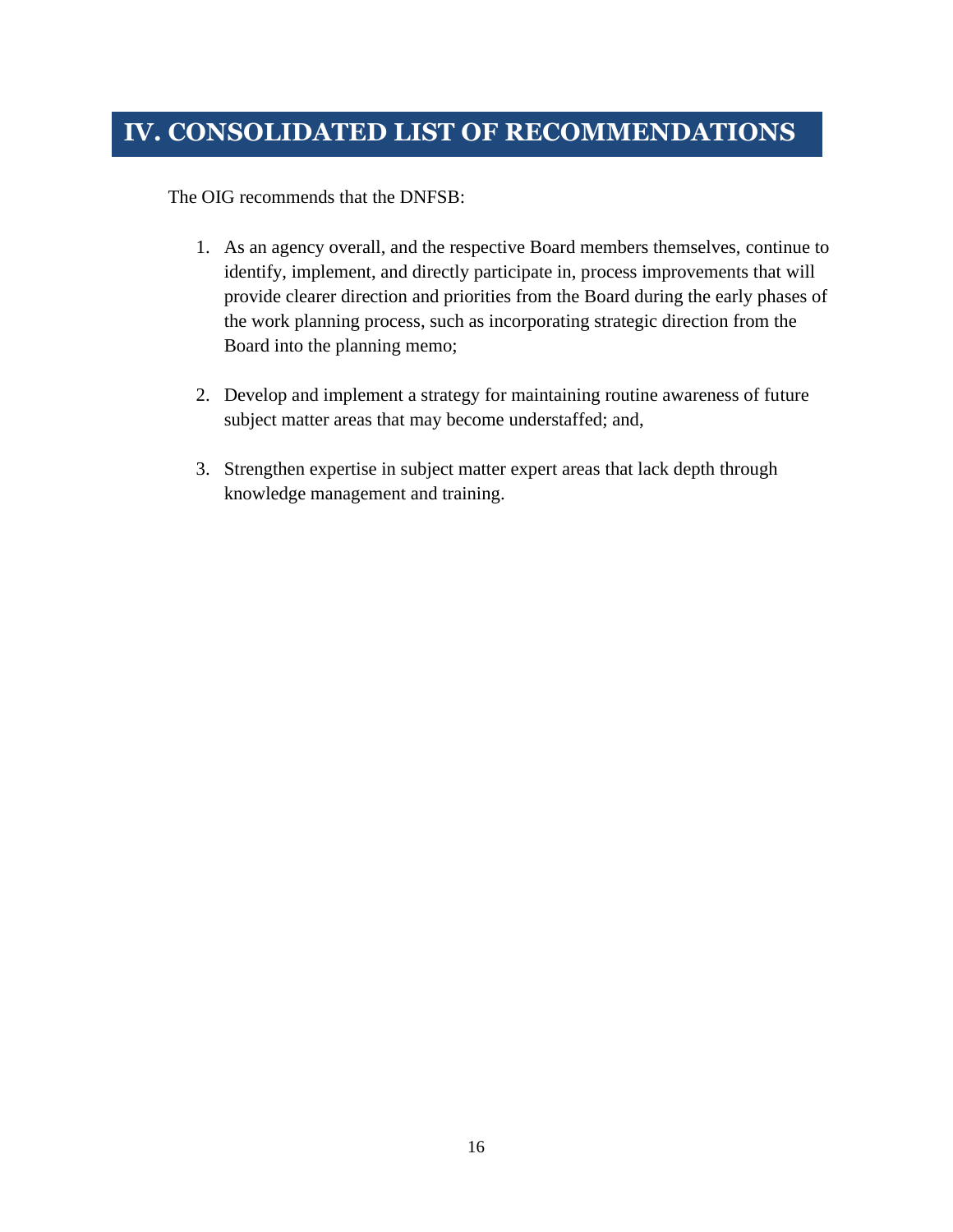# <span id="page-21-0"></span>**V. THE DNFSB'S COMMENTS**

On November 15, 2021, the OIG provided the DNFSB with a discussion draft of this report prior to the exit conference, which was held on December 2, 2021. Board members and agency management provided supplemental information via informal written and verbal comments that have been incorporated into this report, as appropriate.

On December 13, 2021, the Board provided formal comments to the draft report that indicated general agreement with the findings and recommendations. Appendix C contains a copy of the DNFSB's formal comments. Appendix D contains the OIG analysis of the DNFSB's formal comments.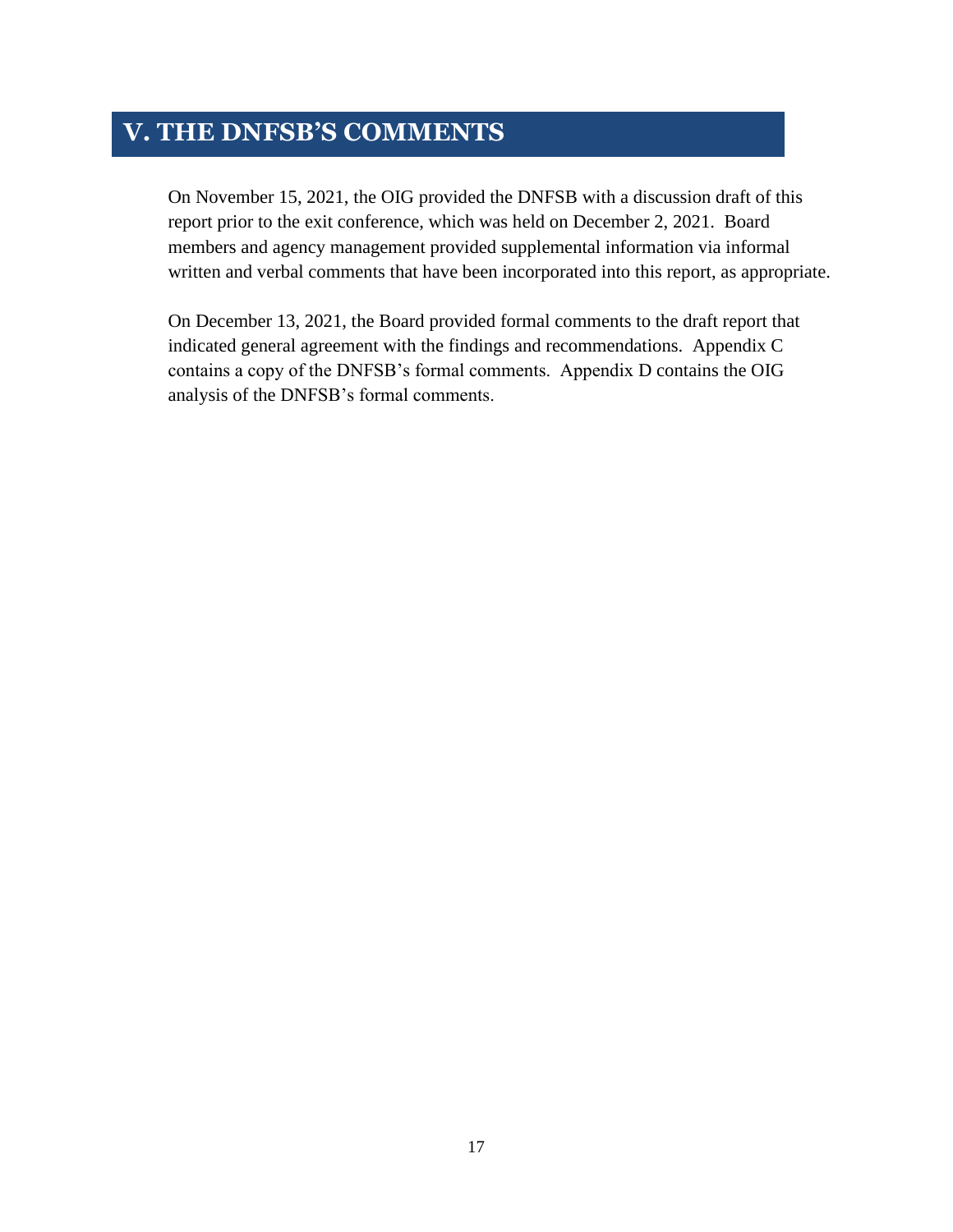# <span id="page-22-0"></span>**OBJECTIVE, SCOPE, AND METHODOLOGY**

## **Objective**

The audit objective was to determine whether the DNFSB's planning, and implementation of oversight activities are effective in helping the DNFSB accomplish its mission.

#### **Scope**

This audit focused on the DNFSB's planning and implementation of oversight activities that help the DNFSB accomplish its mission. The OIG conducted this performance audit from May to October 2021 via teleconferences with staff from the DNFSB (Washington, D.C.).

Internal controls related to the audit objective were reviewed and analyzed. Specifically, the OIG reviewed the internal control components control environment, risk assessment, and information and communication. Within those components, the OIG reviewed the principles of demonstrating a commitment to recruit, develop, and retain competent individuals; defining objectives clearly to enable the identification of risks and define risk tolerances; using quality information to achieve the entity's objectives; and, internally communicating the necessary information to achieve the entity's objectives.

## **Methodology**

The OIG reviewed relevant laws, regulations, and guidance including:

- *Atomic Energy Act of 1954, as amended;*
- U.S. Government Accountability Office's *Standards for Internal Control in the Federal Government;*
- *Defense Nuclear Facilities Safety Board 2018-2022 Strategic Plan, Revised;*
- *Defense Nuclear Facilities Safety Board 31st Annual Report to Congress;*
- *Defense Nuclear Facilities Safety Board Procedures;*
- Operating Procedure 521.2-1*, Developing Technical Staff Oversight Plans;*
- Instruction 530.1*, Execution of Technical Staff Reviews;*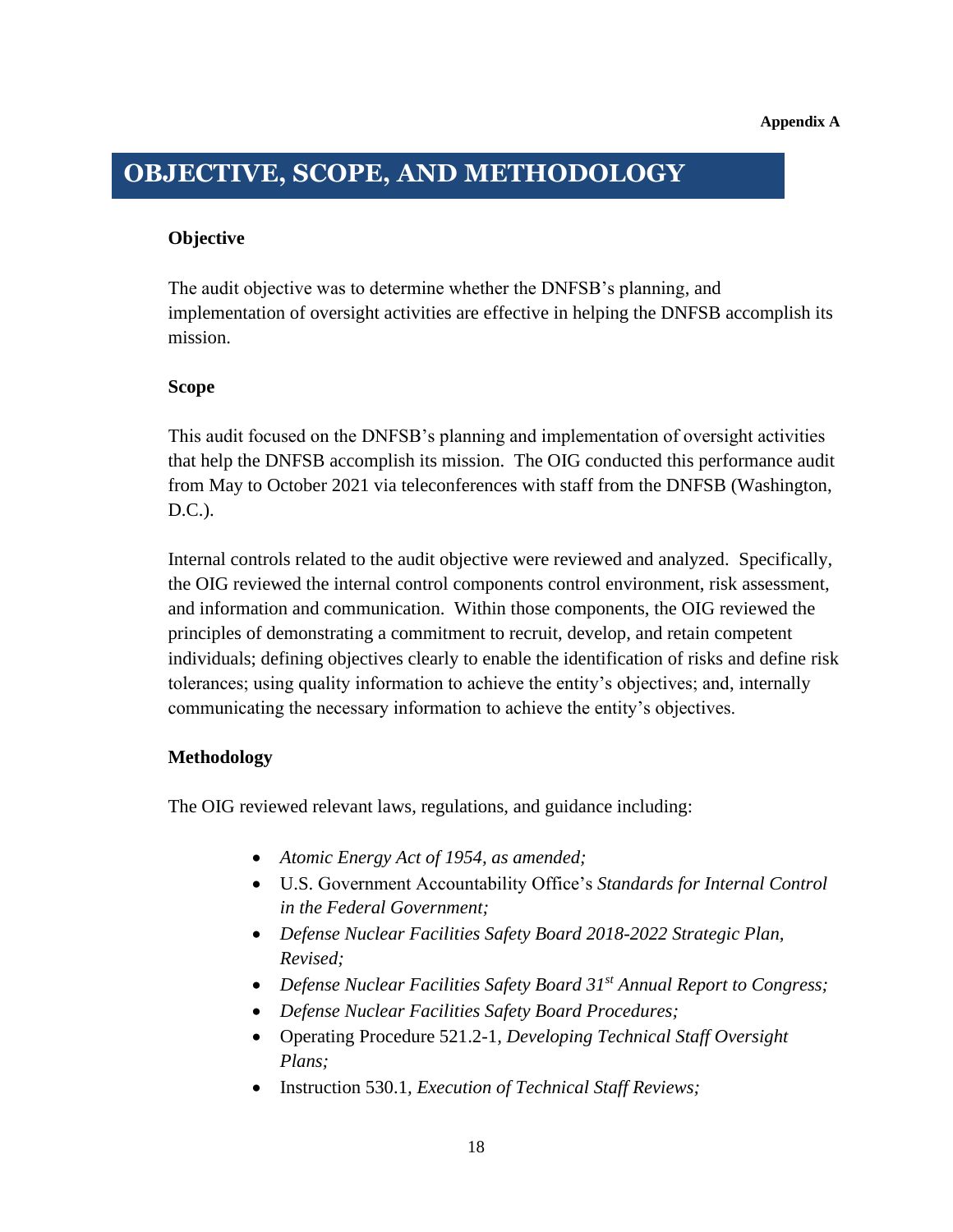- Instruction 514.1*, Technical Staff Internal Work Prioritization and Reporting Decision Criteria;* and,
- *Defense Nuclear Facilities Safety Board Pandemic Response and Recovery Plan.*

The OIG conducted interviews with the DNFSB Board members, managers, and staff, to gain an understanding of roles, responsibilities, and processes related to the DNFSB's work planning process. The OIG interviewed the staff from the Office of the Executive Director of Operations, Office of the Technical Director, and the Office of the General Manager. The OIG also interviewed staff from the Office of Environment, Health, Safety, and Security, in the Department of Energy. Further, the OIG analyzed the DNFSB's technical staffing data and the technical staff's areas of expertise.

We conducted this performance audit in accordance with generally accepted government auditing standards (GAGAS). Those standards require that we plan and perform the audit to obtain sufficient, appropriate evidence to provide a reasonable basis for our findings and conclusions based on our audit objectives. We believe that the evidence obtained provides a reasonable basis for our findings and conclusions based on our audit objectives.

Throughout the audit, auditors considered the possibility of fraud, waste, and abuse in the program.

The audit was conducted by: Mike Blair, Team Leader; Regina Revinzon, Audit Manager; Janelle Wiggs, Senior Auditor; and, Stephanie Dingbaum, Auditor.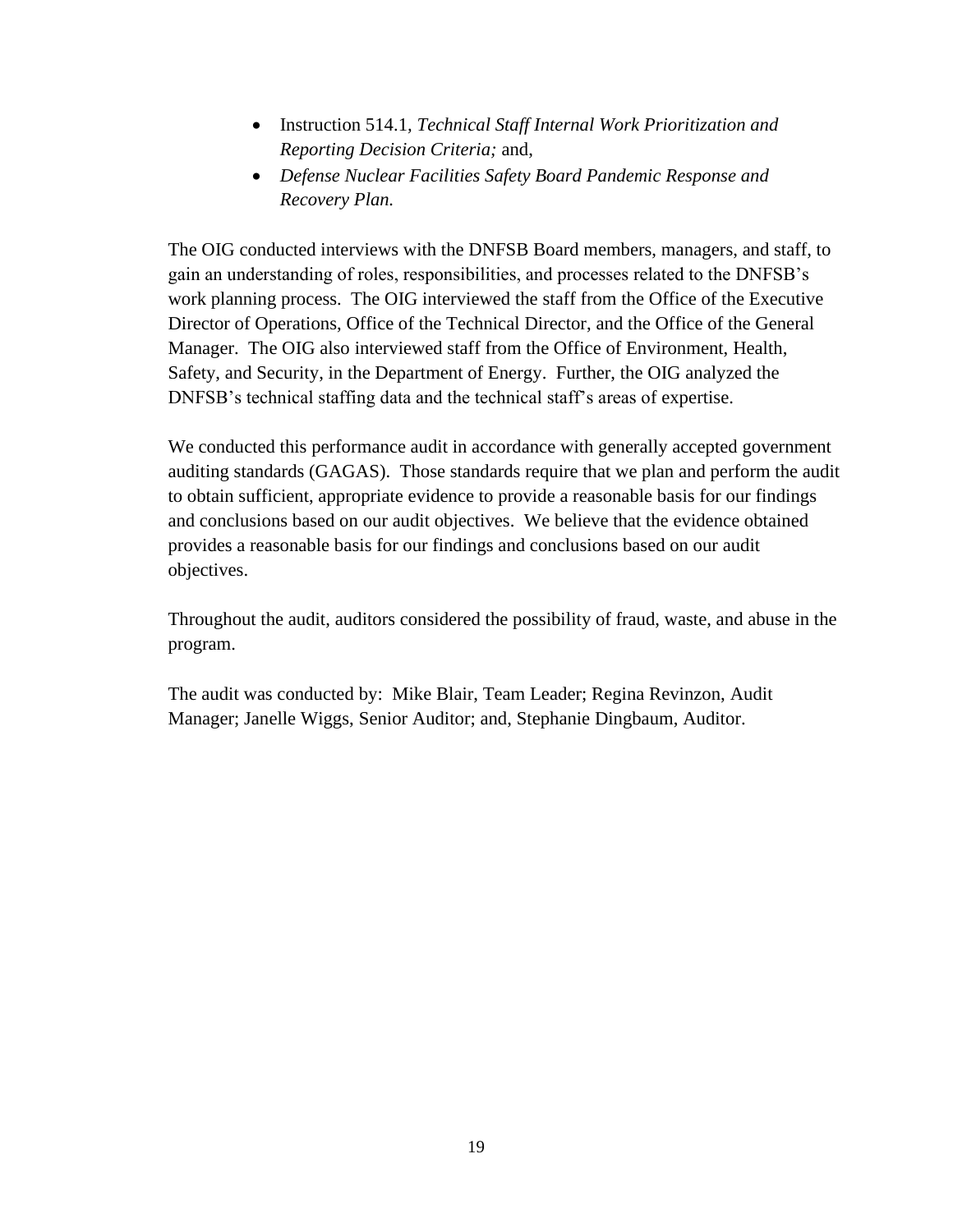# <span id="page-24-0"></span>**THE OIG'S STAFFING ANALYSIS**

The DNFSB's enabling legislation authorized a staff of up to 130 personnel in FY 2018. Further, in the Joint Explanatory Statement accompanying the Consolidated Appropriations Act, 2021, Congress directed the Board to ensure a minimum of 110 fulltime employees. The DNFSB is continuing its effort to hire up from the current staff of 101 to the congressionally-mandated staffing floor of 110, in FY 2022.

The DNFSB's staffing was previously analyzed in the 2020 *Audit of the DNFSB's Human Resources Program.* The DNFSB's staffing for FYs 2016 – 2021 is shown in Figure 4. The OTD's staff accounts for an average of 73 percent of the DNFSB's total staffing during this period.



**Figure 4. The DNFSB's Staffing Levels from FYs 2016 – 2021.**

Source: OIG generated based on the DNFSB's FYs 2016 – 2022 staffing plans.

According to the FY 2022 staffing plan, as of November 10, 2021, the DNFSB had 101 staff on board, with 68 staff in the OTD. At 101 positions, the Board meets 92 percent of its hiring mandate.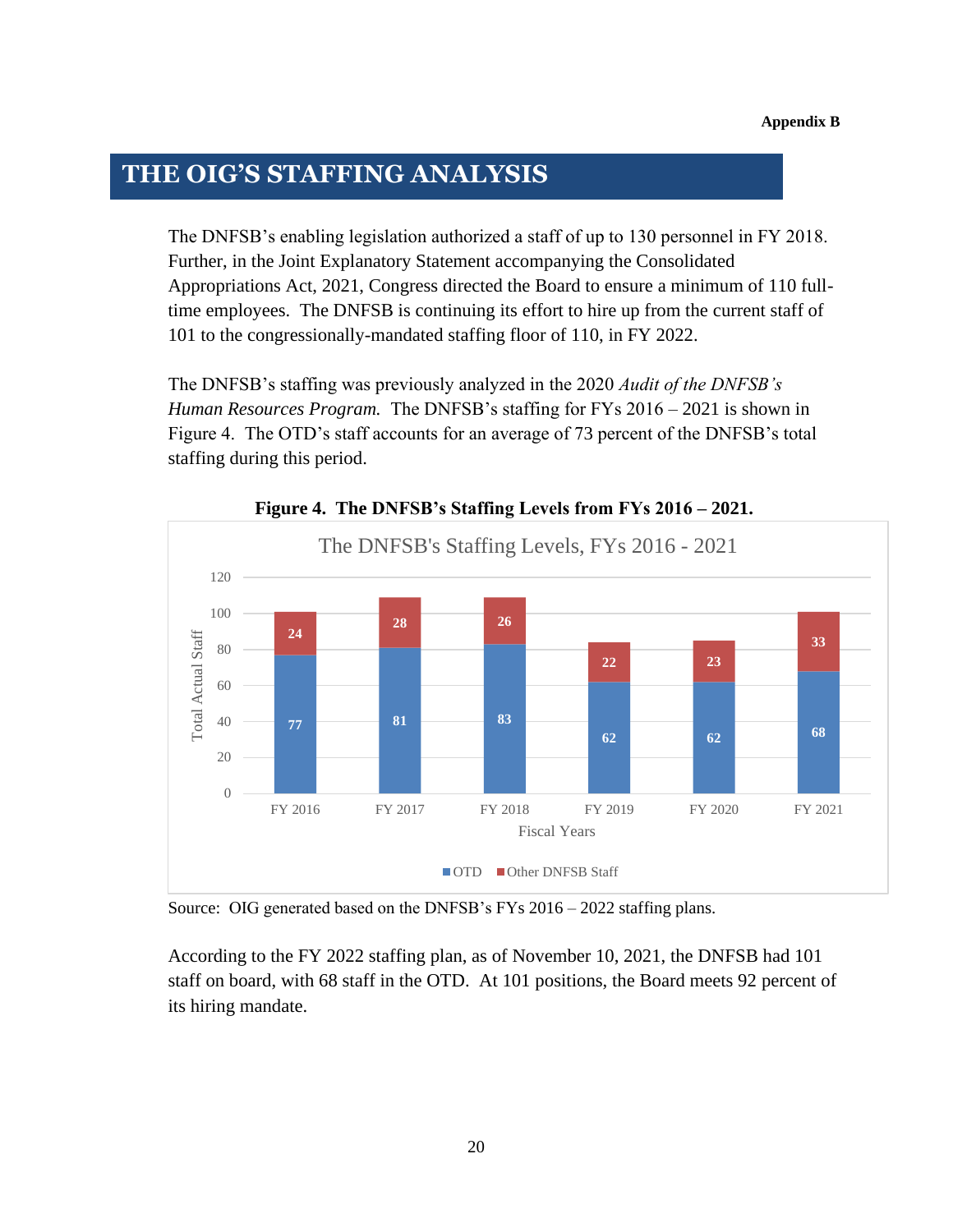**Appendix C**

# <span id="page-25-0"></span>**THE DNFSB'S FORMAL COMMENTS**

Joyce L. Connery, Chair Thomas A. Summers, Vice Chair Jessie H. Roberson

**DEFENSE NUCLEAR FACILITIES SAFETY BOARD** Washington, DC 20004-2901



December 13, 2021

The Honorable Robert J. Feitel **Inspector General US Nuclear Regulatory Commission** Defense Nuclear Facilities Safety Board 11555 Rockville Pike Rockville, MD 20852

Dear Inspector General Feitel:

The Board appreciates the Nuclear Regulatory Commission's Office of Inspector General's (NRC OIG) report and gladly welcomes factual-based evidence to support report feedback to make relevant and lasting improvements to the agency. In some cases, the OIG's office relies heavily on conversations with staff that haven't been adequately substantiated with documented evidence or presents contradictory information about Board priorities, which makes it more difficult for the Board to validate and act on the OIG's Recommendations. While we agree with the proposed NRC OIG recommendations to make the agency better, we believe that the NRC OIG partially missed the mark by failing to request or not including some pertinent Board verbal and written comments relating directly to this audit.

Sincerely,

Joyce L. Connery

Joyce L. Connery Chair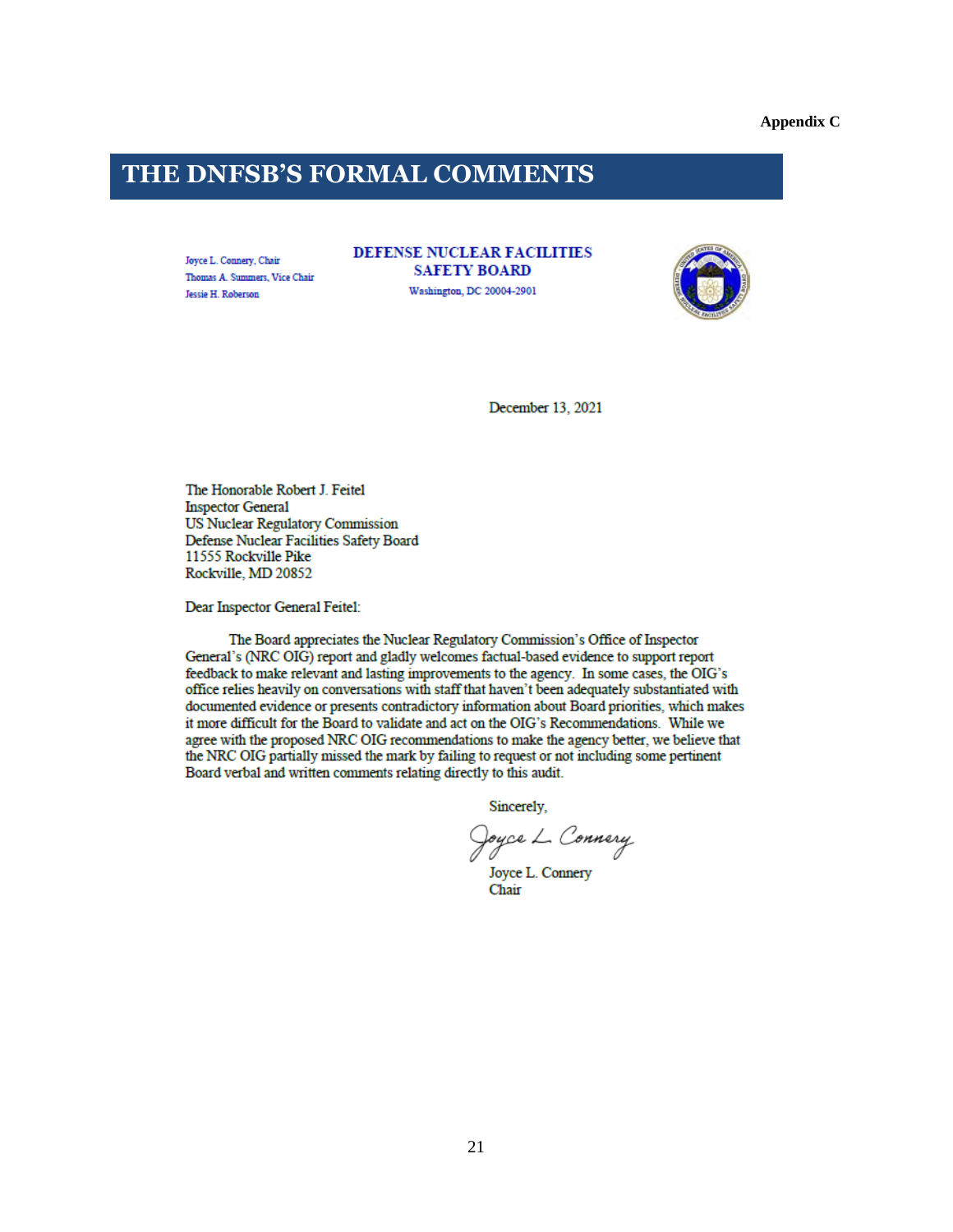# <span id="page-26-0"></span>**OIG ANALYSIS OF THE DNFSB FORMAL COMMENTS**

The OIG appreciates the Board and the DNFSB's staff cooperation, perspectives, and thoughts throughout the course of this audit, and moving forward. The DNFSB provided formal comments for this report, which are included in Appendix C, "The DNFSB's Formal Comments." The DNFSB generally agrees with the audit findings and recommendations. However, the DNFSB Chair indicated that: "[i]n some cases, the OIG's office relies heavily on conversations with staff that haven't been adequately substantiated with documented evidence or presents contradictory information about Board priorities, which makes it more difficult for the Board to validate and act on the OIG's Recommendations." The Board also believes the: "OIG partially missed the mark by failing to request or not including some pertinent Board verbal and written comments relating directly to this audit."

The OIG has a process, as well as numerous checks and balances in place for that process, to ensure all audits comply with GAGAS, and all findings are backed by sufficient and appropriate evidence to support our conclusions. The audit team conducted an extensive amount of work throughout the course of the 6-month survey and fieldwork phases of this audit, including extensive document review, data analyses, and staff interviews. Per GAGAS, auditors are to present "sufficient and appropriate" evidence in the audit report to support the findings, conclusions, and recommendations. Therefore, not every piece of information, nor every analysis conducted, is represented in the report.

While the OIG does not typically include in its reports each piece of data gathered, or the results of every data analysis conducted throughout the audit, the OIG added additional data-based information into the report to address the DNFSB's concerns that the OIG relied heavily on unsubstantiated anecdotal evidence. The data, which was already collected by the OIG throughout the course of the audit, further support the conclusions stated in the initial draft report shared with DNFSB management. As part of its data analysis, the OIG reviewed and analyzed overall agency full-time equivalent numbers for FYs 2017-2021, as well as budget obligations. The OIG also requested data, and subsequently analyzed the data, relating to the technical staff in the OTD between FYs 2016-2020, as well as the number of accessions and separations in the OTD during that time period. This data was requested on July 7, 2021, and provided to the OIG on July 28, 2021. The OIG also requested data, and subsequently analyzed the data, relating to a breakdown of subject matter experts in the OTD. This data request was requested on July 7, 2021, and provided to the OIG on July 30, 2021. The DNFSB management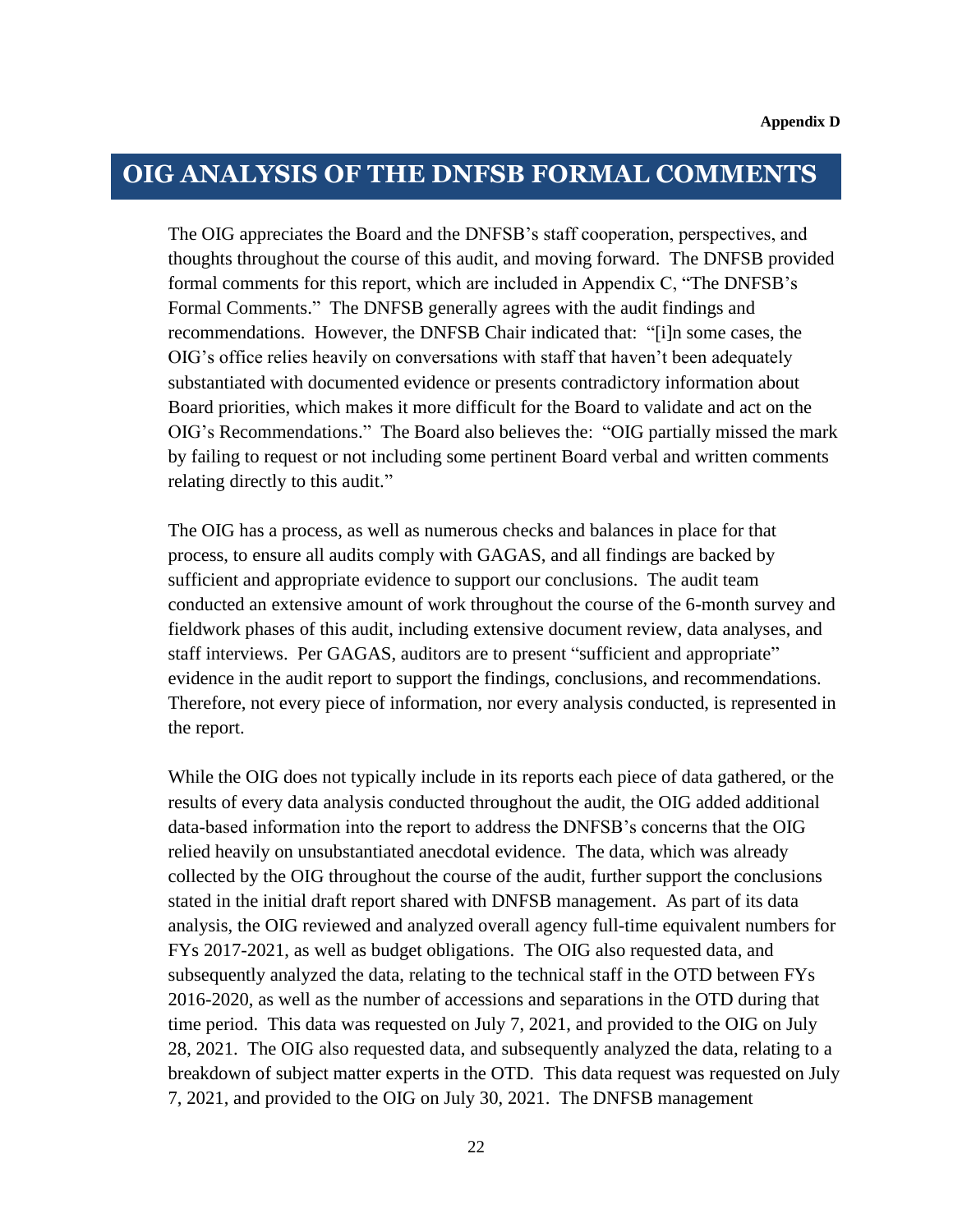acknowledged the information was not readily available at the time of the OIG's request, and had to be compiled for the OIG's analysis.

Additionally, the OIG analyzed the FY 2016 – 2020 staffing plans that were previously analyzed in the 2020 *Audit of the DNFSB's Human Resources Program*, which were provided to the OIG by the DNSFB and approved by the Board in each respective year. This audit's fieldwork phase ended on October 18, 2021. Consequently, the initial draft audit report did not originally reflect information from FY 2021, as the information was only available six weeks after FY 2021 ended. At the DNFSB's request, the OIG added FY 2021 information from the DNFSB's FY 2022 Staffing Plan, which was only finalized on November 10, 2021.

Certain DNFSB individuals also expressed concern over the fact that the OIG failed to mention the DNFSB's completion of its FY 2022 Staffing Plan in its original report. However, in its FY 2022 Congressional Budget Request, the DNFSB noted that as of September 30, 2020, the DNFSB's human capital plan was only 50 percent developed. Therefore, at the conclusion of the fieldwork phase of this audit on October 18, 2021, the staffing plan was not complete, as was originally reflected in the report. After the staffing plan was approved on November 10, 2021, the OIG was not notified at any point that the staffing plan was completed or approved. Again, to address the DNFSB's concerns, the OIG edited the report to note the completion of the FY 2022 Staffing Plan.

Finally, the staff perspectives shared in the report were views expressed to the OIG by a significant number of DNFSB staff. The OIG assessed the consistent messages it received from expert staff, and corroborated this testimonial evidence with data analyses, as appropriate. In addition, the OIG interviewed all three Board members individually from August 23-25, 2021. These interviews were conducted towards the end of the fieldwork phase, and the interview questions alluded to the finding areas and recommendations, which were already established, by this point, in the audit. The Board members had an opportunity during their interviews, as well as prior to or afterwards, to provide the OIG with any additional feedback, or share any concerns. The OIG incorporated Board member comments into the draft report, as appropriate.

The OIG will continue to foster an open and collaborative relationship with the Board and the DNFSB staff in order to promote the economy and efficiency of the DNFSB's operations. We thank the Board and the DNFSB staff for their cooperation and thoughtful perspectives throughout the audit.